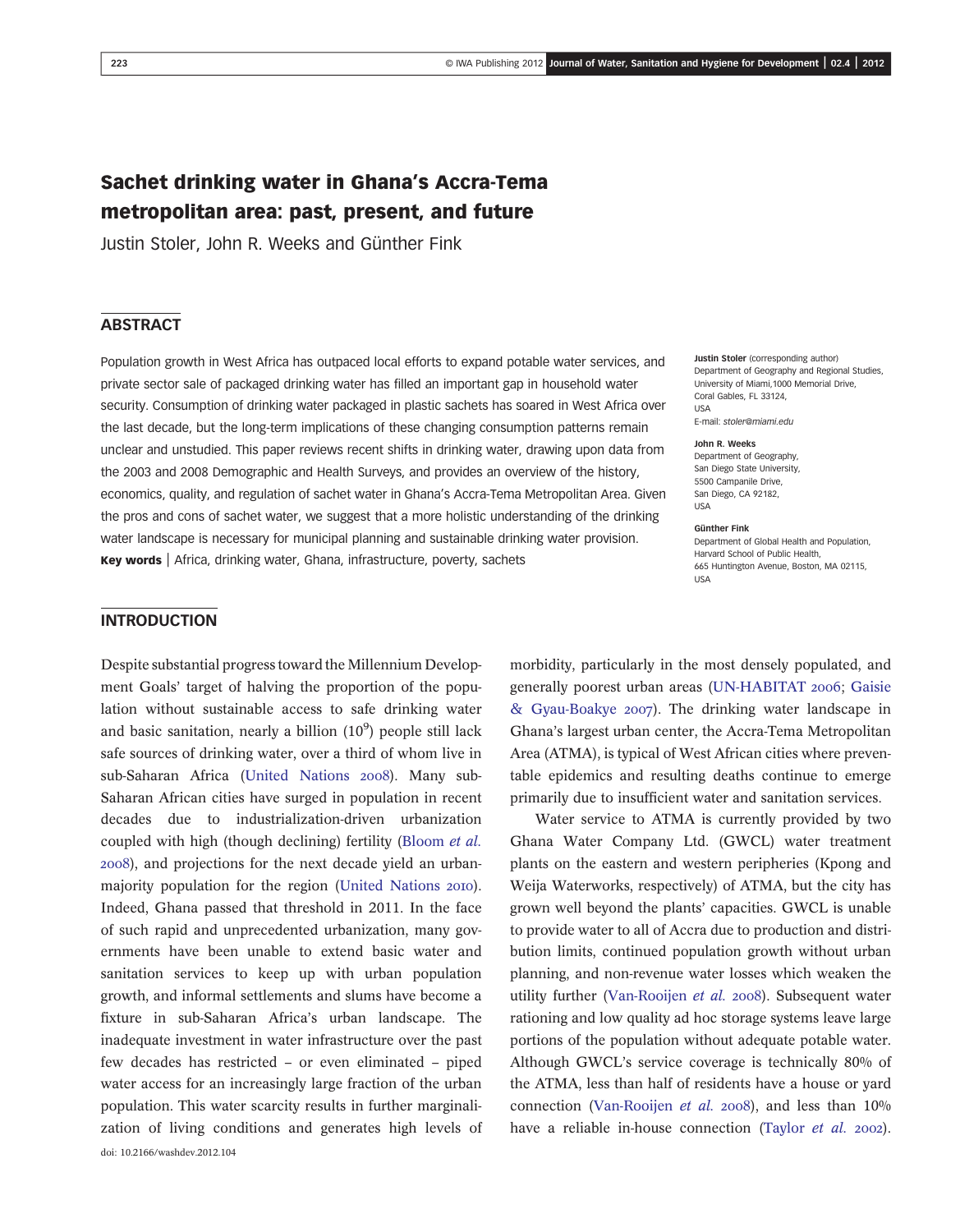Most people are dependent upon water vendors when lacking a nearby connection or when rationing diverts water to higher-income neighborhoods. In Accra, where residents are already paying four times as much for water by volume than New Yorkers, slum residents are paying vendors up to eight times the local public utility prices (United Nations Development Programme 2006), and up to twenty times in dryer periods (Taylor et al. 2002). Barriers to connecting to the water network, such as high capital costs and lack of property rights in informal settlements, exacerbate inequalities in water network access between high- and low-income settlements (Collignon & Vézina 2000). One recent study revealed that 87% of direct access GWCL customers are well-connected officials in the public service or otherwise high-standing individuals in the private sector (Owusu & Lundehn 2006).

Where lack of infrastructure and/or rationing have left a void, entrepreneurial water vendors have stepped in to sell water in three general delivery modes: (1) by the tank, via trucked supplies, (2) by the container, straight from the vendor's own tap water supplied by GWCL, or less commonly (in Accra) from a borehole, and (3) packaged as sachets with varying degrees of filtration or disinfection. Sachet water typically consists of 500 mL polyethylene plastic bags of water heat-sealed on either end (see Figure 1a). It is a relatively new and fast-growing source of drinking water in Ghana and other West African nations. Popularly referred to as 'pure water,' sachets have gained public affinity due to low price, convenience, ubiquity, and the public perception that sachet water is of higher quality than tap water. Sachets are also notorious for constituting a major



**Figure 1** (a) Sachet water purchased from a street vendor, and (b) typical Koyo sachet filling machine at a small production facility in Accra.

proportion of the plastic waste generated throughout the country, as consumers typically litter the plastic sleeves in streets and gutters due to lack of organized solid waste collection and removal. Clogged gutters increase the chance of flooding during the rainy seasons, which leads to subsequent loss of property and localized bouts of waterborne illness. Given the importance of sachet water as a clean source of drinking water for many underserved areas, the overall desirability of sachet water from a public health and urban planning perspective remains uncertain.

There has been little research into the transformation of drinking water delivery in developing urban centers such as Accra, and, to our knowledge, no published literature exploring how privatized, packaged water such as sachets is changing the drinking water landscape in West Africa. The word sachet itself does not appear in the United Nations' recent 440-page Human Development Report focusing on global water crises (United Nations Development Programme 2006). Ghana's shift toward privatized water delivery, while not thoroughly studied, was recognized by Ghana Statistical Service as it prepared for the 2010 Ghanaian Census. Among the updates to the questionnaire – following the lead of the census questionnaire in Nigeria – is a split of the traditional drinking water inquiry into two questions that solicits the primary source of drinking water in addition to the source of water for all other household uses. In anticipation of a fuller, census-driven picture of Ghana's household drinking water patterns as the 2010 census data become available in 2012, this paper profiles the growth of sachet water in Ghana's capital region, the ATMA, based on in-depth structured interviews with sachet producers, trade groups, and government agencies. We conclude by highlighting issues of drinking water provision that are likely to receive increased attention throughout the global South in the coming years.

## THE ADVENT OF SACHET WATER

Water vending has probably existed as long as society itself, and the issues surrounding vended water in the developing world have received contemporary review elsewhere (Sansom 2004; Kjellén & McGranahan 2006). In urban sub-Saharan Africa, citizens lacking piped potable water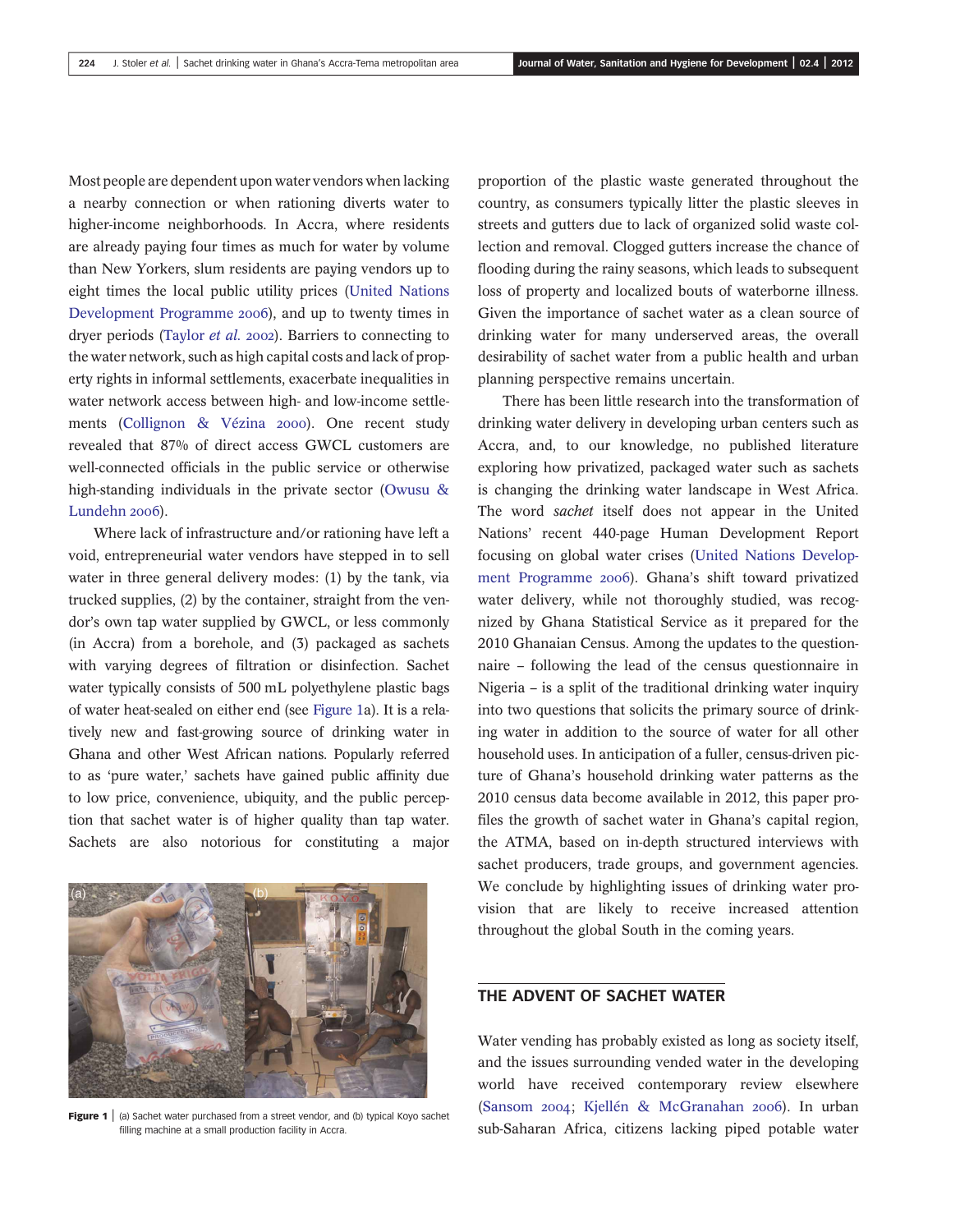have traditionally relied on both formal and informal versions of water kiosks, from which water is carried back to the home, and pushcart (or donkeycart, etc.) vendors who deliver water to communities and businesses. 'Drawers of Water' (White et al. 1972) has inspired much of the literature over the past few decades. This literature incorporates many pervasive themes related to vended water such as governance failures, higher costs, willingness to pay, storage challenges, quantity vs. quality tradeoffs, and adverse health outcomes (Zaroff & Okun 1984; Lewis & Miller 1987; Whittington et al. 1989, 1991; Cairncross & Kinnear 1991; Katko 1991; Briscoe 1993). Modern sachet water is, in essence, the latest low-cost technological incarnation of vended water, and many of the issues and challenges described in this article arise from sachets' novel product portability and the exacerbation of existing sanitation challenges as a consequence of the excess plastic litter created by the disposal of the sachets.

The brief history of sachet water which follows was pieced together through interviews with sachet producers, an official at the Ghana Plastic Manufacturers Association, and GWCL officials. In the 1970s and 1980s, it was common to be able to buy a cup of drinking water on the streets of Accra for 1 Ghana pesewa (100 Ghana pesewas  $[Gp] = 1$  Ghana cedi  $[GH\mathfrak{e}]$ ). The purchaser drank directly from a plastic or metal cup, which the vendor used to scoop water out of a larger storage vessel. This form of water entrepreneurship was aimed at poor, transient population segments, but eventually demand grew beyond this demographic. Increased demand coupled with the obvious sanitary shortcomings of such a system led to the packaging of water in small plastic bags in the 1990s. These small bags, tied by the corners at the top, generally cost Gp 1–3 for a bag containing 250–500 mL of water (generally municipal water). Hygiene remained an issue, as bags were generally filled by women and children with suspect sanitary practices (Olayemi 1999; Obiri-Danso et al. 2003). In the late 1990s, new Chinese machinery that heat-sealed water in a plastic sleeve effectively created the modern sachet that is currently sold on the streets of several West African nations. Filtration and chemical treatment processes (described later in this paper) were eventually built into some of the high-end machines as well (Figure 1b).

The price of a sachet in Ghana held steady at Gp 3 for many years until the redenomination of the Ghana cedi in 2007, which essentially knocked four zeros off the old cedis using a ratio of 1:10,000. Due to the shift to the new currency, receiving exact change from purchases became problematic – a situation common to much of the developing world – and the effective street price rose by two-thirds to Gp 5 where it remains today. A new ad valorum tax on sachet water was set to take effect in March 2010 in order to fund the cleanup of drains clogged by discarded sachet sleeves, but the tax was repealed by Parliament at the last minute due to concerns over civil hardship. The street price of sachets would have risen from Gp 5 to 7, but would have effectively gone to Gp 10 in most areas due to vendors' lack of change. The environmental impact of sachets has yet to be addressed as of this writing, but recent proposals have included the taxation of imported plastic used to manufacture sachet sleeves, and the development of biodegradable sachet packaging. Environmental issues related to sachet consumption are discussed later in this paper.

The appeal of the sachet seems to mirror the mass consumer appeal of small unit sizes of commodities as seen elsewhere in the developing world (Hammond & Prahalad ). In Ghana, where many people are living day-to-day, average household budgetary constraints often preclude the purchase of larger volumes of consumer goods such as grains, spices, and milk, and immediate needs may override the cost savings of buying in bulk. Eating meals out of the home and take-away culture is increasingly popular, and sachets can be consumed on-the-go with less concern over quality relative to tap water. Sachet marketing efforts have, just as with bottled water in the developed world, also successfully linked the image of higher status with packaged drinking water.

## DRINKING WATER TRENDS IN GHANA

Recent Demographic and Health Surveys (DHS) in Ghana reveal the surge in sachet consumption, but the international water and sanitation community has thus far taken relatively little notice. Figure 2 plots the percentage of households whose primary source of drinking water is any form of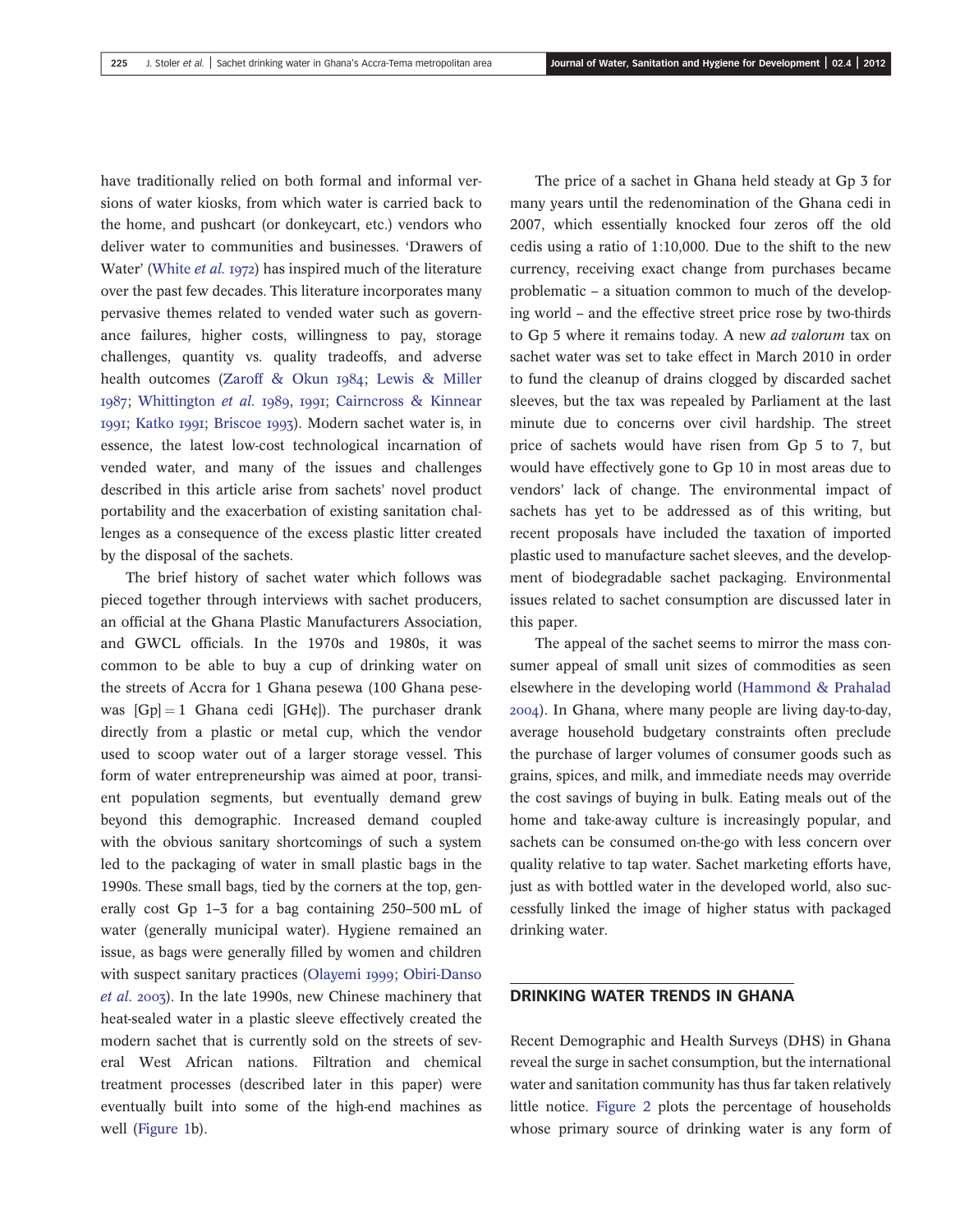

Figure 2 | Percentages of households using piped drinking water vs. sachet/other water as the primary source of drinking water by DHS survey year for Ghana's ten administrative Regions.

piped water (in-home, outdoor, public taps) and sachet/ other sources from the three most recent Ghana DHS data sets (1998, 2003, and 2008). Among Ghana's ten administrative Regions, all generally show neutral or slightly positive trajectories in the percentage of households using piped drinking water except Greater Accra, which decreased from 84.4 to 58.2%. Filling this gap, the percentage of households primarily drinking from sachets grew to 34.5% in 2008, considerably higher than any of the other nine Regions. The Greater Accra Region had the fastest growing population in the country, growing at 4.4% annually between 1984 and 2000, and the intermittency of water delivery may be attributable both to this growth and an inadequate water infrastructure investment (Gaisie & Gyau-Boakye 2007). Census counts from 2010 are likely to show a similar pattern of mismatch between population growth and water availability.

Figure 3 shows the drastic increase in sachet consumption in Greater Accra between the 2003 and 2008 Ghana DHS. We observe the largest increases in sachet use around several low-income neighborhoods such as Nima, Kokomlemle, northern Kanda Estates (within the otherwise well-served Cantonments), Teshie Nungua Estates, and the predominantly Ga coastal strip from Gbegbeyise to Jamestown. Only the up-and-coming middle-class neighborhood of Dansoman yielded less sachet use in 2008 than in 2003. The breakdown of drinking water sources (Table 1) shows that all sources of piped water access decreased among the urban population between 2003 and 2008 (from 88.7 to 56.8%), an effect so strong that the overall Greater Accra totals mask modest increases in some categories of rural piped water access over the same period. Households were increasingly able to procure water within 15 min from home in 2008, and the median time to that water source decreased from 5 to 1 min for urban residents as sachet use increased from 5.7 to 37%. The surge in sachet use reported between the 2003 and 2008 DHS, as the novel product initially gained popularity with consumers, seems to be linked not only to convenience but in those surveys is associated with those with higher disposable income, as indicated in Table 2. This disproportionate association with wealth is probably misrepresented by the nationally-scaled wealth index calculated from the DHS, as Table 2 also shows that households surveyed in Greater Accra are generally wealthier relative to the rest of Ghana. While additional nationally-representative data from 2006 also demonstrate that early-adopters of sachet water tended to be wealthier (Ghana Statistical Service 2006, p. 53), more recent survey data reveal that sachet consumption may be more closely linked with the urban poor. Fifty percent of households in a sample of Accra's slum neighborhoods reported using sachets as their primary drinking water source in a 2009–2010 study, and these households tended to be the poorest within these slum communities (Stoler et al. 2012).

Table 1 also indicates that bottled water and tanker truck delivery, which primarily enjoy a niche market among wealthy Ghanaians, continue to play a relatively insignificant role in drinking water delivery across Greater Accra. Bottled water is commonly available through street vendors and markets that cater to the rich, but it lacks broader appeal due to higher price and the ubiquity of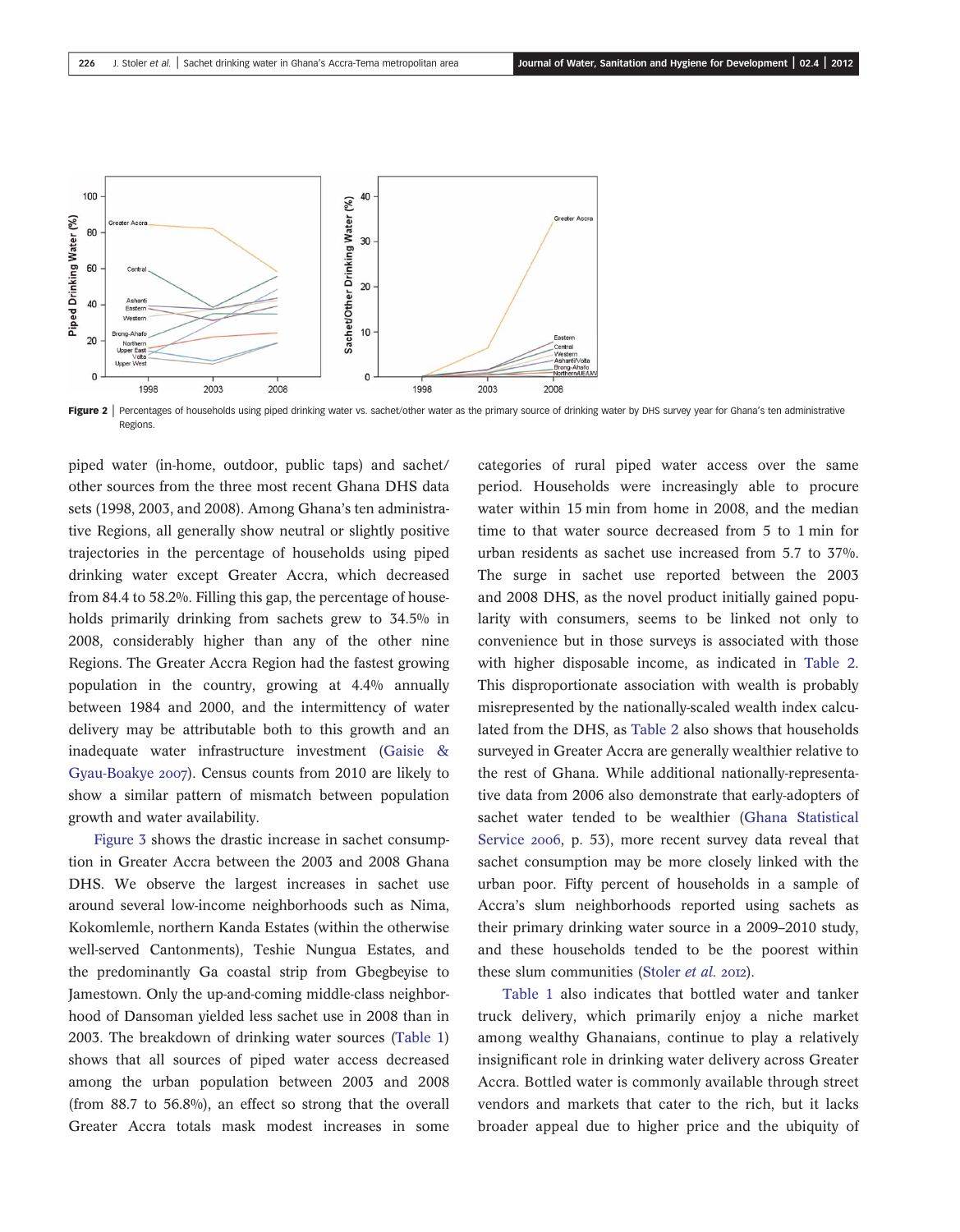

Figure 3 | Percentages of households using sachets as the primary source of drinking water (by enumeration area cluster) within the Accra Metropolitan Area, from the 2003 and 2008 Ghana DHS.

sachet water of equal quality from the same bottlers. The slight decline in residential tanker truck water consumption may reflect the preference for sachets, or a shift by tanker operators toward commercial customers as increased traffic in Accra may have hurt the profitability of residential water delivery. Most tanker truck water is sourced from private boreholes in periurban areas of Greater Accra; tankers are more popular in neighborhoods beyond the ATMA where the population density is growing, but no GWCL infrastructure exists.

While the booming sachet water industry diverts an unknown quantity of water from the municipal system, often depriving or limiting access of those further down the network, it effectively extends improved water coverage deeper into informal settlements and slums, and

alleviates the need in those places for a method of safely storing drinking water. The deterioration in water quality from source to storage container in the developing world is well-documented (Wright  $et$  al. 2004), as are the associated adverse health outcomes (Gundry et al. 2004). Recent work in Accra has shown that the use of sachet water by low-income households may provide an inadvertent health advantage over stored tap water despite the higher cost of sachet water and general health disadvantages associated with poverty (Stoler et al. 2012). Whether or not sachets ultimately perpetuate poverty by allowing Ghana's government to shirk their water provision duties remains an open issue. It is further complicated by historical evidence of citizens' willingness to pay for water in sub-Saharan Africa (Whittington et al. 1991; Rogerson 1996).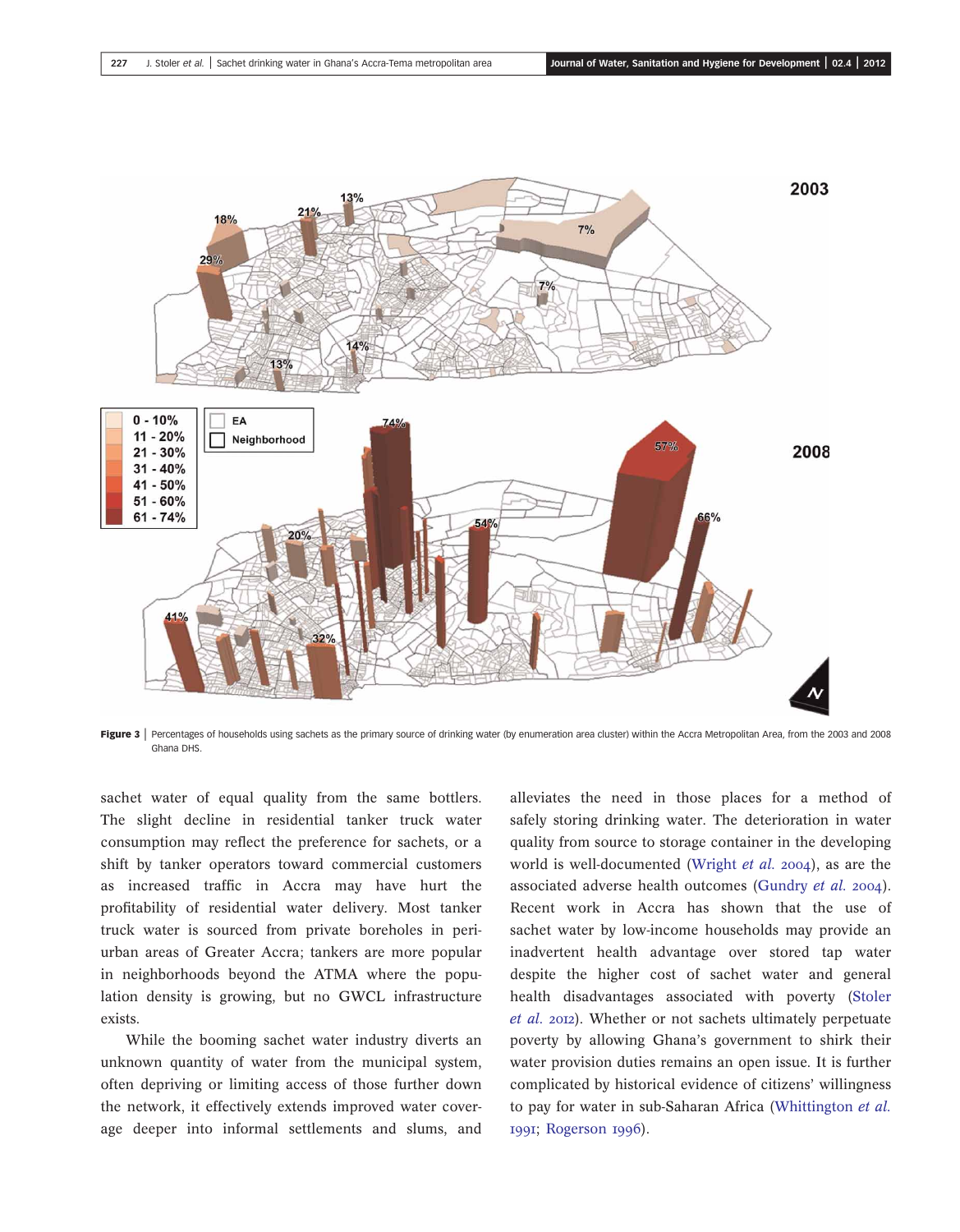|                                       |                          | 2003                     |                          |                          | 2008                     |                          |
|---------------------------------------|--------------------------|--------------------------|--------------------------|--------------------------|--------------------------|--------------------------|
| <b>Characteristic</b>                 | <b>Urban</b>             | <b>Rural</b>             | <b>Total</b>             | Urban                    | <b>Rural</b>             | <b>Total</b>             |
| Source of drinking water <sup>a</sup> |                          |                          |                          |                          |                          |                          |
| Piped into dwelling                   | 20.4                     | 11.4                     | 19.3                     | 16.4                     | 14.6                     | 16.2                     |
| Piped into compound/plot              | 31.1                     | 5.7                      | 27.9                     | 20.3                     | 1.6                      | 18.2                     |
| Public tap                            | 37.2                     | 34.3                     | 36.9                     | 20.1                     | 53.1                     | 23.9                     |
| Open well in yard/plot                | 0.0                      | 1.0                      | 0.1                      | $\qquad \qquad -$        | $\overline{\phantom{0}}$ | -                        |
| Open public well                      | 0.1                      | 10.5                     | 1.4                      | 0.7                      | 0.5                      | 0.7                      |
| Protected well in dwelling/yard/plot  | 0.1                      | 1.0                      | 0.2                      | 1.1                      | 3.6                      | 1.4                      |
| Protected public well                 | 0.3                      | 1.0                      | 0.4                      | $\overline{\phantom{0}}$ | $\overline{\phantom{0}}$ |                          |
| River, stream                         | 0.1                      | 21.0                     | 2.7                      | $\overline{\phantom{0}}$ | $\overline{\phantom{m}}$ |                          |
| Pond, lake                            | 0.1                      | 4.8                      | 0.7                      | $\overline{\phantom{0}}$ |                          |                          |
| Tube well or borehole                 | $\overline{\phantom{m}}$ | $\overline{\phantom{m}}$ | $\overline{\phantom{0}}$ | 0.1                      | 3.6                      | 0.5                      |
| Unprotected spring                    | $\qquad \qquad -$        | $\qquad \qquad -$        |                          | 0.0                      | 0.5                      | 0.1                      |
| Rainwater                             | 0.1                      | 1.0                      | 0.2                      | 0.1                      | 2.6                      | 0.4                      |
| Tanker truck                          | 4.2                      | 5.7                      | 4.4                      | 2.2                      | 0.5                      | 2.0                      |
| <b>Bottled</b> water                  | 0.1                      | 0.0                      | 0.1                      | 2.0                      | 0.5                      | 1.9                      |
| Sachet water                          | 5.7                      | 2.9                      | 5.4                      | 37.0                     | 18.8                     | 34.9                     |
| Other                                 | 0.3                      | 0.0                      | 0.2                      | $\overline{\phantom{0}}$ | $\overline{\phantom{0}}$ | $\overline{\phantom{0}}$ |
| Total                                 | 100.0                    | 100.0                    | 100.0                    | 100.0                    | 100.0                    | 100.0                    |
| Time to water source <sup>b</sup>     |                          |                          |                          |                          |                          |                          |
| Percentage <15 min                    | 91.0                     | 72.8                     | 87.3                     | 94.2                     | 87.9                     | 93.4                     |
| Median time to source (min)           | 5.0                      | 10.0                     | 6.0                      | 1.0                      | 11.0                     | 1.0                      |

Table 1 | Percent distribution of Greater Accra households by water characteristics, according to residence, Ghana DHS 2003 and 2008

 $\alpha_{n=841}^{\text{a}}$  for 2003, n=1,673 for 2008.

 $b$ n=393 for 2003, n=1,671 for 2008.

Table 2 | Distribution of Greater Accra households using sachets as the primary drinking water source by national wealth quintile, Ghana DHS 2003 and 2008

| Wealth index quintile<br>Poorest | Primary source of drinking water |       |                |         |                             |        |               |         |  |
|----------------------------------|----------------------------------|-------|----------------|---------|-----------------------------|--------|---------------|---------|--|
|                                  | 2003 (n=842) <sup>a</sup>        |       |                |         | 2008 (n=1,673) <sup>b</sup> |        |               |         |  |
|                                  | Sachet (%)                       |       | All other (%)  |         | Sachet (%)                  |        | All other (%) |         |  |
|                                  | $\boldsymbol{0}$                 | (0.0) | $\overline{4}$ | (100.0) | $\boldsymbol{0}$            | (0.0)  | 10            | (100.0) |  |
| Poor                             | $\boldsymbol{0}$                 | (0.0) | 22             | (100.0) | 2                           | (5.0)  | 38            | (95.0)  |  |
| Middle                           | $\boldsymbol{0}$                 | (0.0) | 56             | (100.0) | 27                          | (18.1) | 122           | (81.9)  |  |
| Rich                             | 6                                | (2.5) | 234            | (97.5)  | 139                         | (30.8) | 313           | (69.2)  |  |
| Richest                          | 39                               | (7.5) | 481            | (92.5)  | 416                         | (40.7) | 606           | (59.3)  |  |
| Total                            | 45                               | (5.3) | 797            | (94.7)  | 584                         | (34.9) | 1089          | (65.1)  |  |

<sup>a</sup>Pearson  $\chi^2$ =13.25, p=0.010.

 $<sup>b</sup>$ Pearson  $\chi^2$ =58.14, p<0.001.</sup>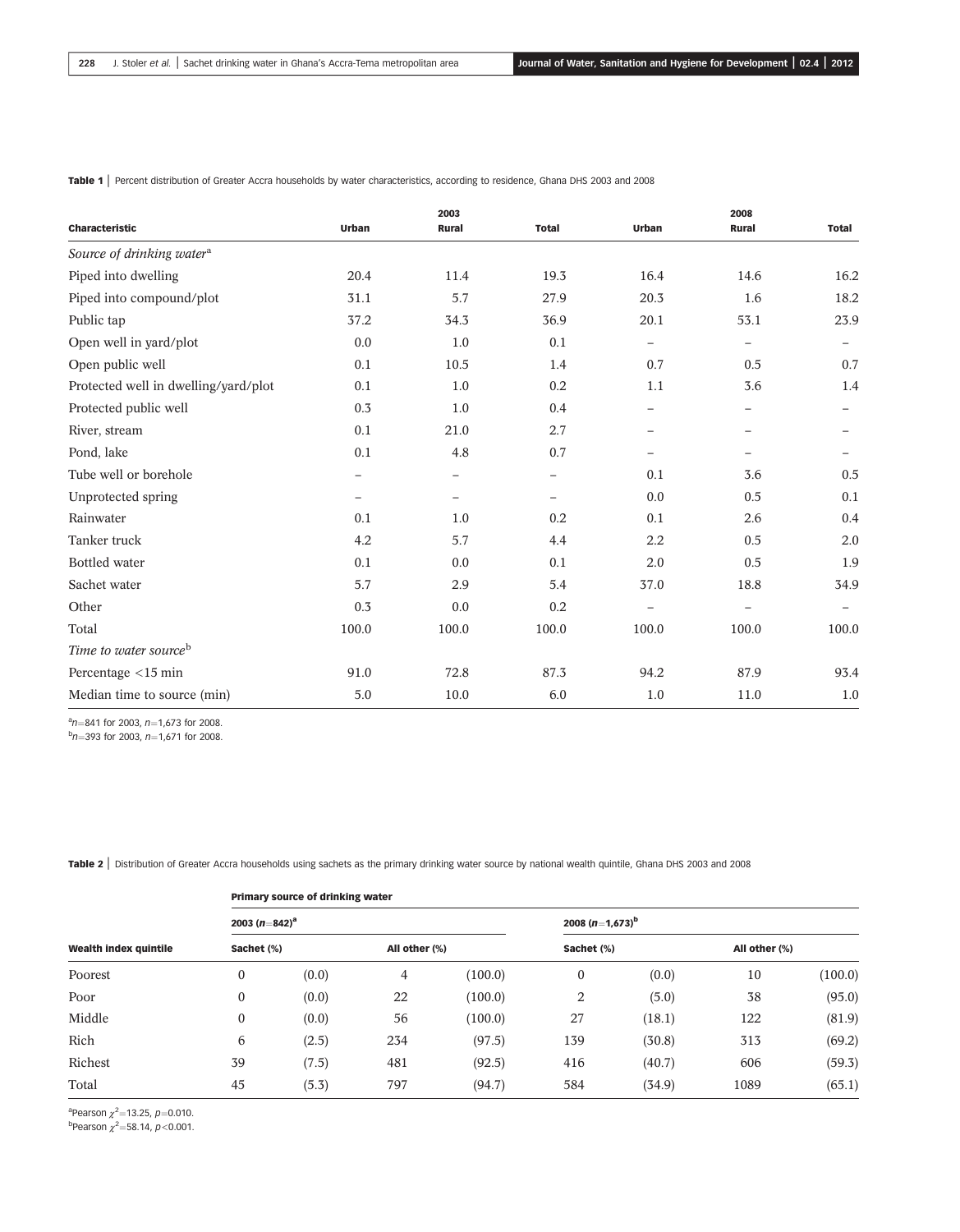#### THE SACHET INDUSTRY

Several family-owned small-scale sachet producers provided detailed access to their machinery in June 2010, demonstrating that the production of sachet water is relatively simple. A water pump draws directly from a piped connection of municipally-treated water (or occasionally from a storage tank or borehole), and sends it through some form of filtration media, and then into the sachet machine which fills a fixed volume (typically 500 mL) of a plastic roll, then heat-seals and slices the edge to create the individual sachet. Sachets typically drop into a basket on the floor and are quickly hand-packed into bags of thirty (i.e. 15 L by volume). These bags – the unit size for virtually all sales and accounting metrics – may be stored on pallets before being loaded onto trucks and delivered either to wholesalers or directly to market. The sachet machines used in West Africa are generally made in China and marketed under several brands, the most common being the Koyo machine pictured in Figure 1b. The filtration media, external to the sachet machine, are often bolted to the wall and usually comprise some combination of carbon and sand filters of different pore sizes for trapping different particles and organisms. Older machines are sometimes retrofitted with an ultraviolet filter to kill remaining bacteria and viruses; newer machines incorporate this feature internally. In addition, some sachet producers who deliver directly to market will add a cooling module so sachets are already cold when packed.

The vast majority of sachets sold in ATMA contain water from the GWCL municipal system, and sachet producers pay GWCL for that water as would any user legitimately connected to the system (as opposed to pirated connections). GWCL water comes from two surface water treatment plants: Weija Waterworks in the west, situated on the Densu River and drawing raw water from Weija Lake; and Kpong Waterworks in the east, which receives water from the Akosombo Dam at Lake Volta. The average daily water supply to ATMA is  $372{,}218 \text{ m}^3$ , with  $174{,}364 \text{ m}^3$ (46.8%) coming from Weija,  $196,322 \text{ m}^3$  (52.7%) from Kpong, and  $1,531 \text{ m}^3$  (0.4%) from boreholes (often drilled to 50 m) in Dodowa, North ATMA (Lievers & Barendregt ). Weija water is chemically hard and widely regarded as having poorer taste than the 'sweeter' Kpong water, hence most water packaging operations are situated in the eastern half of ATMA.

Sachet water is not viewed as a threat by GWCL, even while the majority of sachets are filled with water diverted from municipal production. While GWCL is responsible for urban potable water, the proportion of water used for drinking water relative to all other household and uses is very small. GWCL downplays the transfer of water from taps to sachets; while the average flatbed delivery of sachets may contain thousands of units, the load only represents four to eight cubic meters of water relative to over a million cubic meters produced by GWCL annually (Van-Rooijen et al. 2008). GWCL is instead more acutely focused on minimizing non-revenue water losses (Lievers & Barendregt ). Since the urban poor are less likely to be paying customers, GWCL has less to gain through infrastructure improvements (new mains or meters) in low-income areas, even as piracy and malfunctioning meters persist.

Sachets are produced by both large corporations and small family businesses often regarded as 'cottage industries.' Corporate producers are few in number and generally located in Tema, closer to the Kpong water treatment plant where GWCL water service is most reliable. The primary large-scale (corporate) players are (alphabetically): Everpure, Ice Cool, Mobile, Standard Water, and Voltic. (Insights on corporate production were gleaned from personal interviews with senior executives at two of these large-scale sachet producers.) These companies position sachets differently within their respective product lines; for example, sachets are Mobile's primary product, whereas Voltic controls 85% of the bottled water market and grew its sachet business more recently. These corporations each produce up to a million bags of sachets per month during the dry season and half a million per month in the rainy season, figures that may rise if cheap plastic continues to remain available. Kpong water is generally treated with carbon filtration (to remove organic sediment), sand filtration (protozoa and bacteria), and ultraviolet light (viruses). Weija water and most borehole water receive additional reverse osmosis treatment to remove excess salts.

These competitors have recently banded together to fight against government threats of new excise taxes on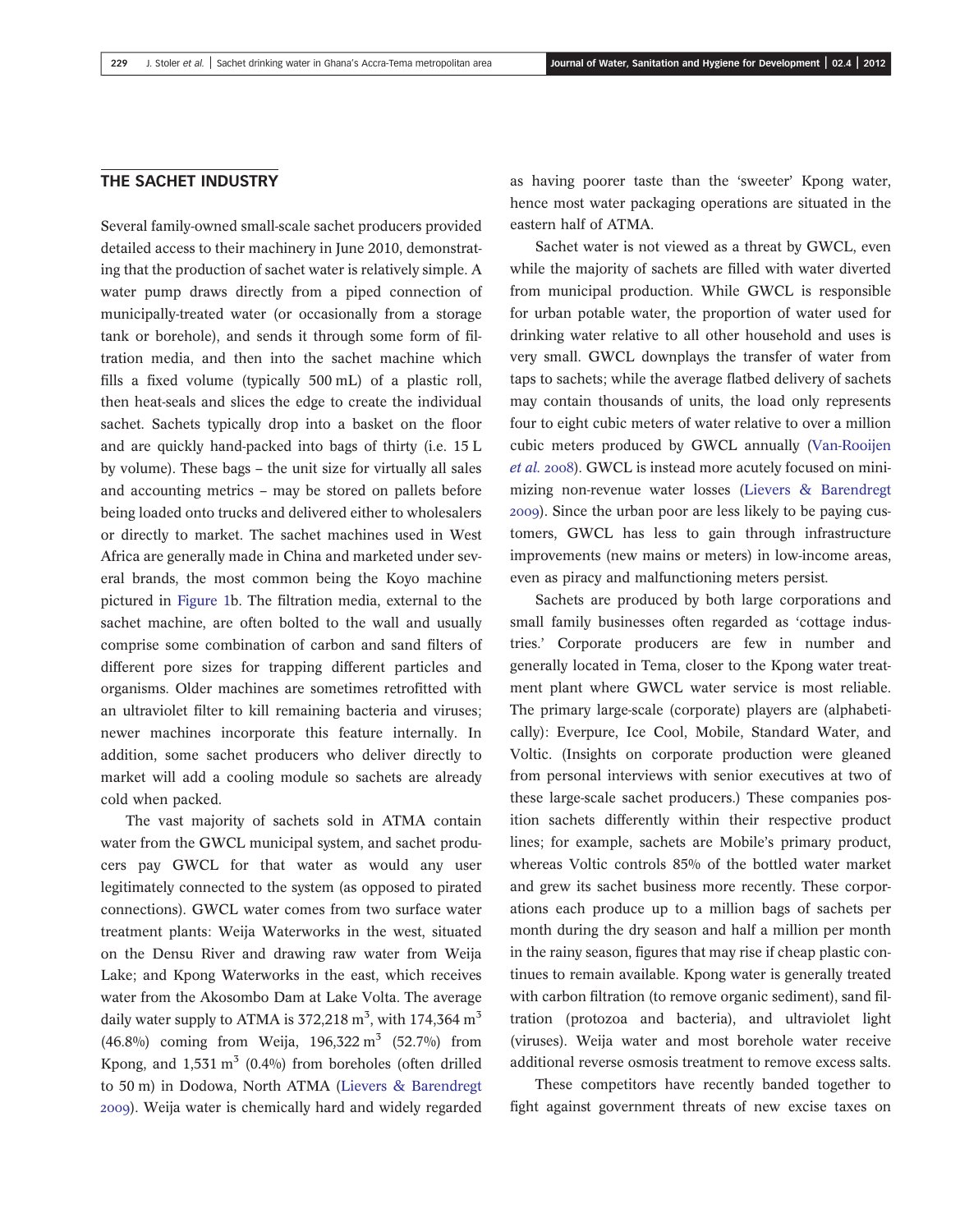sachet water and to combat the general public backlash against pollution from discarded sachets. Thus, the issues surrounding sachet water, especially for the big commercial firms, have not focused on water quality, but rather on the problem created by the disposal of the plastic wrapping. Because these large corporate producers are properly registered with the government and have the resources for ongoing quality assurance, the issues they face regarding water availability, packaging, and waste are typical of any beverage manufacturer including juicers and breweries.

The number of small-scale producers and brands is unknown, but still on the rise according to anecdotal information obtained from industry trade groups and government representatives familiar with sachet registration rosters. No single government agency or industry group is able to account for more than a few hundred producers, but most believe there are several hundred more that are unregistered, together accounting for over a thousand brands (industry estimates approach 3,000 as noted below), and no reliable figures exist. Strong seasonal demand, continued water rationing within ATMA, and low barriers to entry result in a fluid industry with producers frequently entering and exiting. Small-scale producers are typically family enterprises drawn to the industry because it is a relatively simple business to run, does not require extensive education, and has low initial investment. These businesses are littered throughout the ATMA and produce sachets with brand names marketed either for broad appeal, or more frequently toward specific ethnic neighborhoods.

The first author conducted structured interviews in June 2010 with several small-scale producers about barriers to entry, the competitive landscape, and the economics of the business. The low barriers to entry are striking: an entrepreneur can be up and running for just over GH¢ 5,000 (about US\$ 3,300 or £ 2,000) which would cover the purchase of a used sachet machine and water pump, an initial set of carbon and sand filters, and the payment of all required registration and licensing fees. The most significant variable cost – plastic rolls for primary packaging – is quickly recouped as bags of sachets go to market (often the very same day). Other variable costs include changing the filters every week or two (depending on volume), labor for packing and distribution, and a GWCL water invoice. These businesses usually produce a single brand, but will occasionally serve as an outsourcer and fill sachets for other brands in the wet season when lower demand renders excess filling capacity. Demand peaks during Accra's two dry seasons (generally December to April, and then July to August), and sachet filling machines will commonly remain in production day and night. Sachet fillers do not generally perceive a lot of competition among each other, though some make an effort to keep prices lower than larger producers to entice distributors. The profits are substantial enough for all involved to make a handsome living; small-scale producers can earn several thousand cedis per month.

Sachet filling operations are generally located in neighborhoods with stable water access (see Figure 4), and then they target neighborhoods that are subject to greater water rationing or have no access at all (both within and outside of ATMA, but generally within Greater Accra). The best water supplies are generally located around Tema, which is closer to Kpong Waterworks; along Spintex Road, an industrial corridor that runs west from Tema to Tetteh Quarshie Interchange; along a second corridor north of Legon through Madina and Dome; and in the former colonial quarters of Accra that now comprise higher-status neighborhoods such as Airport Residential Area, Cantonments, and Osu. When the water supply is interrupted, small producers will often have polytanks filled with water from Tema to keep the business going. These water reserves are expensive and erode most profits, but they keep customers happy until local water service is restored. Some sachet businesses locate additional machines closer to Tema, where water service is more regular due to its newer infrastructure coupled with strong industrial demand, and then truck the water back into Accra. A growing criticism of sachet fillers by the citizenry is that the mechanical pumps destabilize water pressure and availability for customers downstream in the water network who may expect regular water service. GWCL recently piloted a new 'bottom-up' method of quantifying customer satisfaction with their water service through household interviews and water quality tests, and such a strategy (more broadly implemented) may root out inconsistencies between GWCL service expectations and customer realities that are affected by sachet operations. A significant obstacle is the unknown number of sachet producers who are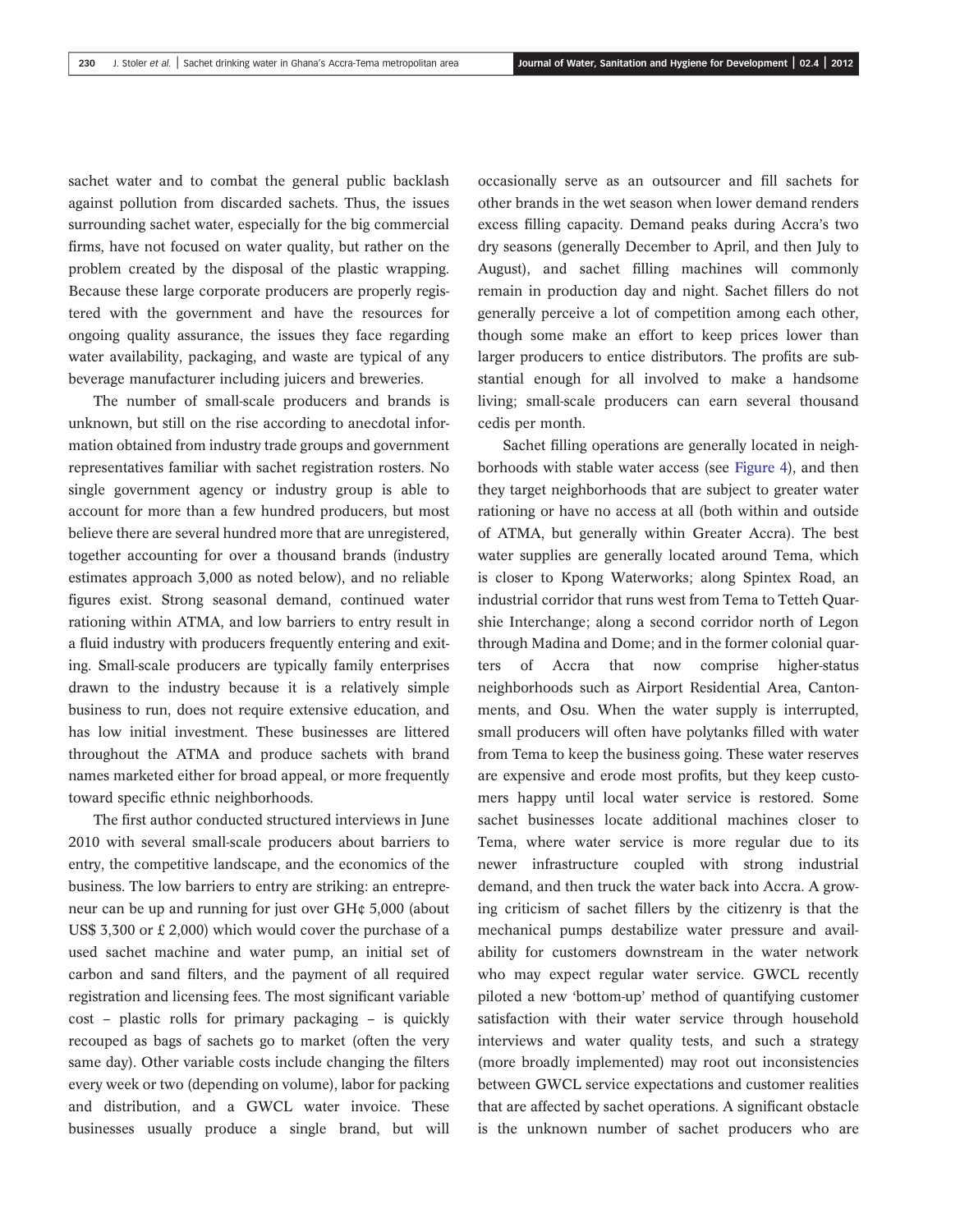

Figure 4 | Neighborhood distribution of ATMA sachet filling businesses registered with the Sachet Water Producers Association in 2010, shown with GWCL rationing scheme and pipe infrastructure.

unregistered or pirating GWCL water. Neither industry groups nor government regulatory bodies have a comprehensive registry of sachet producers, and the data in Figure 4, drawn from proprietary sachet industry data for 350 producers, may be the best available geographical representation of sachet-filling activity in ATMA.

Many sachet brands are not traditional businesses, but wholesalers who outsource all production functions. Plastic rolls are purchased pre-printed with the desired brand and contact information, filled at a sachet producer with excess capacity (who may or may not be registered), and then delivered by pickup truck to market. This form of 'gray market' wholesale sachet business owns no machinery, has no premises to inspect, and is extremely difficult to track since any phone inquiries (it is customary for producers to print a contact phone number on the sachet) by regulating authorities tend to prompt the vendor to replace their mobile phone's SIM card. Such wholesaling, with particularly low barriers to entry, has become both lucrative and

popular, and adds a whole new cat-and-mouse element to regulation efforts and the general tracking of sachet production. It also potentially creates localized service discrepancies that undermine customer confidence in GWCL.

The transiency of industry participants – particularly among those looking for short-term financial gains – results in lower compliance rates among smaller players and less knowledge about registration requirements. Estimates of the size of the industry might be made by contacting the suppliers, but there are many dealers of the filling machines, and hundreds of plastics manufacturers supplying the industry. Local networks facilitate these business connections, and there are no comprehensive vendor registries, though some trade organizations have successfully organized hundreds of manufacturers in a given sector (generally the sachet, beverage and plastic industries). Mutual self-preservation initially prompted the organization of these trade organizations in the face of public backlash against the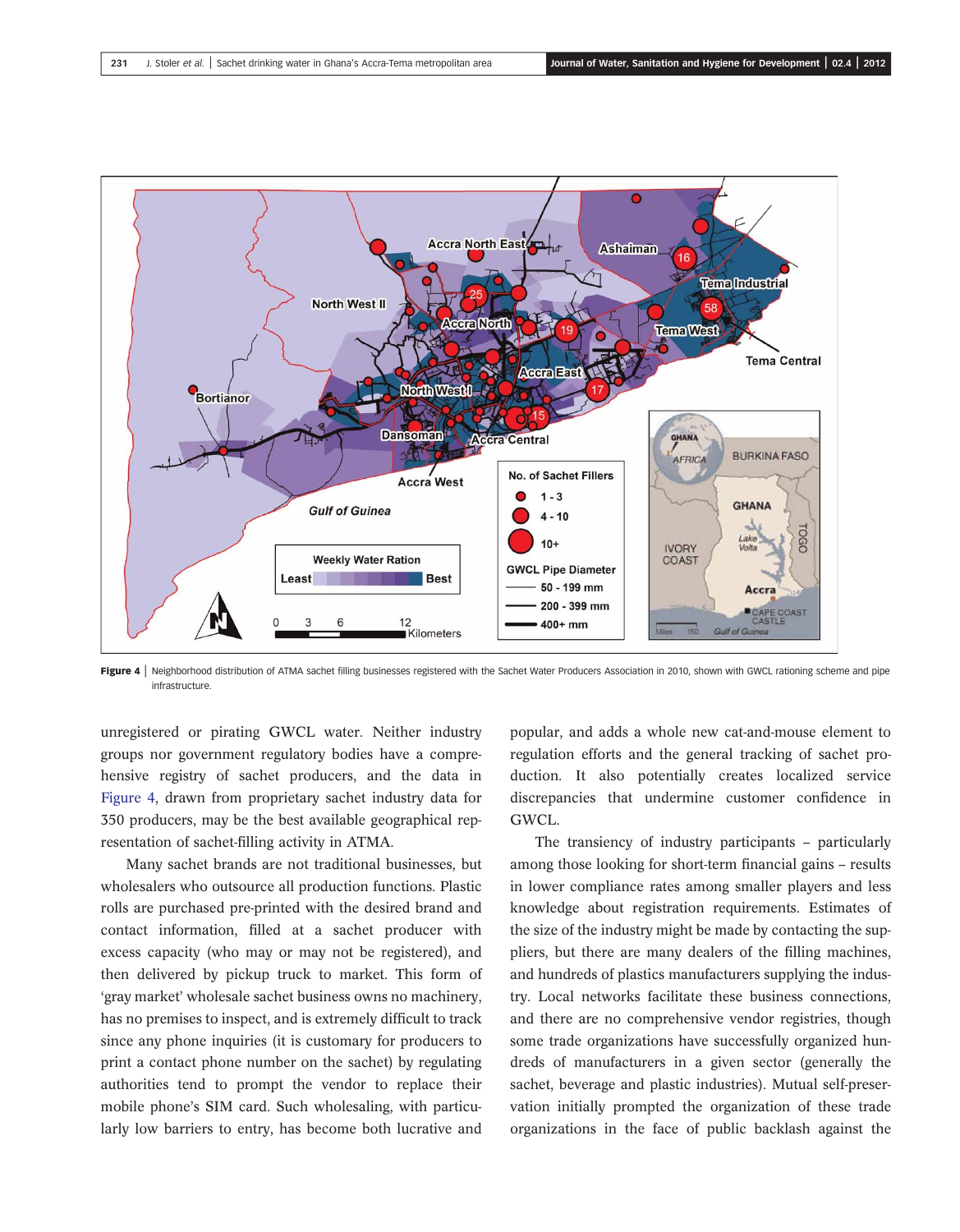waste generated by discarded sachet sleeves (discussed below). Groups such as the Association of Ghana Industries, National Association of Sachet Water Producers, Accra Ice & Pure Water Association, and the Ghana Plastic Manufacturers Association have made the only known attempt to quantify the economic impact of their activities on the Ghanaian economy. These industry groups collectively estimate that there are over 2,700 sachet producers (99% of whom are local Ghanaian businesses) using over 3,500 machines. (Data provided by a former official of the National Association of Sachet Water Producers [NASWAP]). Plastic roll manufacturers are estimated to number around 75 operating more than 650 machines, though this sector comprises over 90% foreign direct investment. The two sectors combined claim to directly employ about 150,000 nationally with an estimated 320,000 dependents, while providing indirect employment for several hundreds of thousands of Ghanaians through affiliated activities such as packing, vending, and distribution.

#### SACHET WATER QUALITY

As noted earlier, sachet water can be viewed as the latest, low-cost technological incarnation of vended water in developing cities. Technology has allowed vended water to evolve even further in the developed world, and a recent body of literature highlights the challenges in maintaining quality control of machine-vended water (i.e. filling personal containers) in the US and Europe (McSwane  $et$   $al.$  1994; Chaidez et al. 1999; Hunter & Barrell 1999; Schillinger & Du Vall Knorr 2004). The vast majority of published literature on sachet water addresses product quality, and this section reviews that body of work. Searches in PubMed, Science Direct, Google Scholar, and Academic Journals databases were conducted between June and July 2010 using combinations of keywords such as 'sachet water', 'quality' and 'Africa' to identify potential articles; reference lists were used to locate additional resources. Articles were included if any diagnostic test was performed to determine levels of any substance that affects drinking water quality, even if the primary focus of the paper was not sachet water. Over 200 articles were reviewed and thirty (twenty-three from Nigeria, six from Ghana and one from India) are summarized in Table 3.

Recent research on sachet water has primarily focused on sub-standard quality and potential disease transmission, with some elaboration on health impact. Despite scientific interest in microbiological quality of sachet water that dates back to at least the mid-1990s (see Oloke  $1997$ , for an early example), there is a striking paucity of research on the topic. As evident in Table 3, very few studies have incorporated a study design with a sufficient sample size, geographic coverage, or general scientific rigor needed for broad conclusions about quality, even at a local scale. Most of this literature also appears in African journals that are not linked to major databases like PubMed, which slows the dissemination of findings and subsequent rousing of interest in these issues, particularly with international organizations that may have the resources to investigate further. While the lack of thorough sachet research is surprising, it is understandable given the emerging state of the sachet economy and absence of any 'impact' publications in Western academic literature. This brief review includes only English-language publications, but as English is the national language of both Nigeria and Ghana, the representative literature from this region was likely captured. In fact, Table 3 may represent the most comprehensive compilation of sachet-related literature available. It is notable that the sachet literature is limited to West Africa, as the phenomenon seems to have been born in Nigeria and quickly adopted in Ghana. DHS data and anecdotal reports indicate that sachet water is now prevalent in all nations contiguous to Nigeria and Ghana (Côte d'Ivoire, Burkina Faso, Togo, Benin, Niger, and Cameroon). The literature on bottled drinking water quality has a slightly broader geographic base with early reports from Nigeria (Ogan 1992; Olayemi 1999), as well as recent work in Zimbabwe (Okagbue et al.  $2002$ ), South Africa (Ehlers et al.  $2004$ ), and Tanzania (Kassenga 2007). Due to higher expense, bottled water remains a luxury for higher socioeconomic status households and is not a significant source of drinking water in West Africa. Recent DHS data show that the only areas of West Africa where more than 1% of the population use bottled water as a primary drinking water source are urban regions of Liberia and Nigeria (3.6 and 6.9%, from 2009 and 2008 respectively) (Macro International Inc 2011).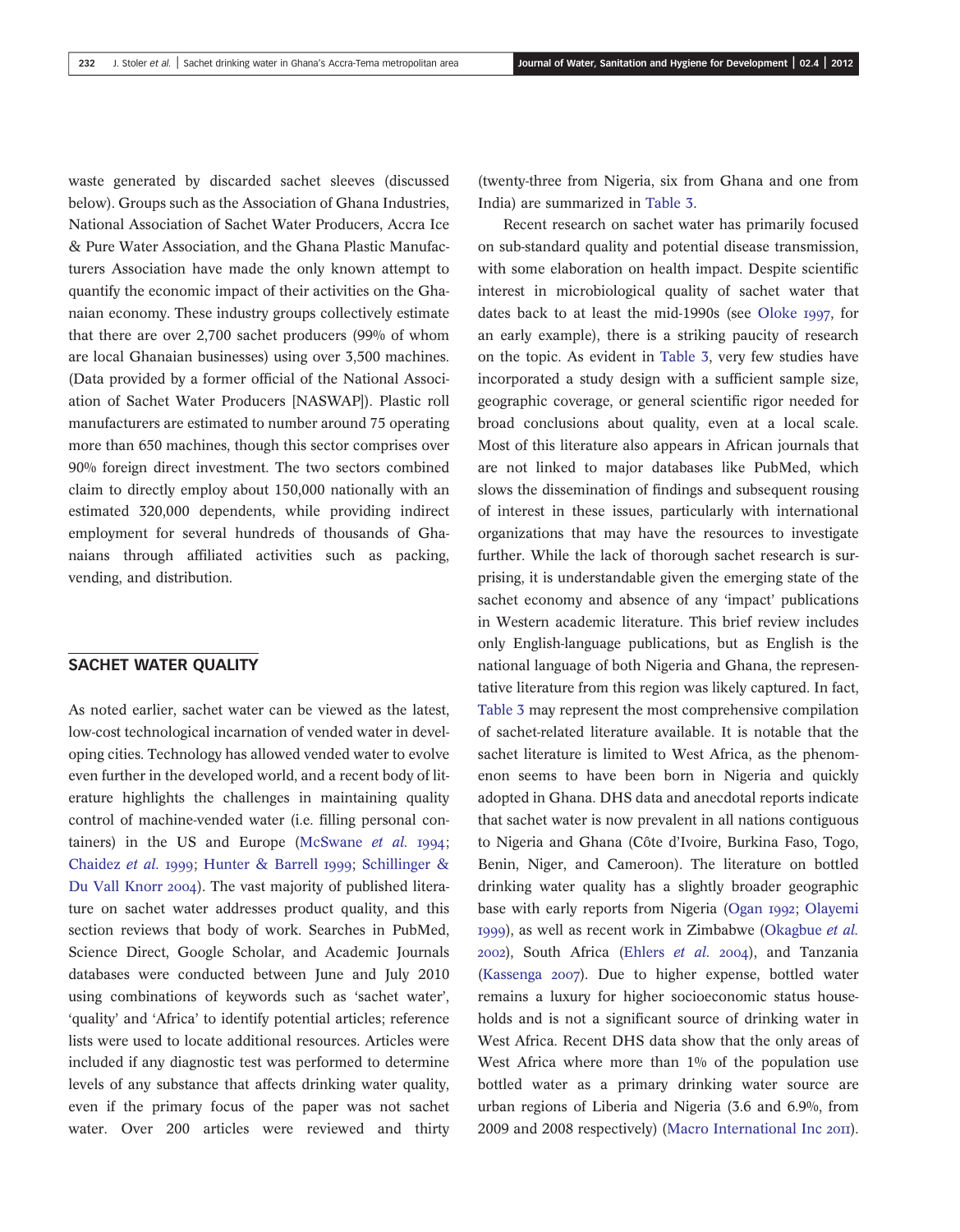#### Table 3 | Summary of published literature addressing sachet water quality

| <b>Reference</b>              | <b>Setting</b>                      | n   | <b>Quality measure</b>                                                                                         | Outcome                                                                                                          |
|-------------------------------|-------------------------------------|-----|----------------------------------------------------------------------------------------------------------------|------------------------------------------------------------------------------------------------------------------|
| Abiola (2010)                 | Ibadan, Nigeria                     | 20  | Fecal coliforms (FC); lead                                                                                     | 95% FC free; 100% high lead concentrations                                                                       |
| Addo et al. (2009)            | Teshie-Nungua, Accra,<br>Ghana      | 30  | Total coliforms (TC) and FC                                                                                    | 100% high TC counts; 20% contained FC                                                                            |
| Adenkunle et al. (2004)       | Ibadan, Nigeria                     | 78  | TC, other bacteria, chemical<br>parameters                                                                     | 6.4% bacterial growth; elevated aluminum,<br>fluoride, and cyanide                                               |
| Ajayi & Adesida (2009)        | Akure, Nigeria                      | 15  | Chemical parameters, activity<br>concentrations of <sup>40</sup> K, <sup>226</sup> Ra<br>and <sup>228</sup> Ra | 100% exceeded UNSCEAR and WHO limits<br>for uranium and thorium series                                           |
| Ampofo et al. (2007)          | Southern Ghana                      | 179 | TC, FC, Salmonella, Clostridium<br>and Bacillus spp.                                                           | 40.2% elevated TC; 8.4% FC; 3.4-8.4%<br>various bacterial spp.                                                   |
| Ante <i>et al.</i> (2007)     | Kaduna, Nigeria                     | 60  | TC, chemical analysis                                                                                          | 100% exceeded WHO TC guidelines; 45%<br>exceeded local TC standards                                              |
| Ashaye et al. (2001)          | Ibadan, Nigeria                     | 8   | Physicochemical properties                                                                                     | Low total dissolved solids; variable mineral<br>content                                                          |
| Banu & Menakuru<br>(20I)      | Pallavaram, Chennai,<br>India       | 7   | Physicochemical properties,<br>bacterial isolates                                                              | 100% Klebsiella pneumoniae and Proteus<br>mirabilis; antibiotic resistance; metal<br>tolerance                   |
| Dada $(2009)$                 | Lagos, Nigeria                      | 100 | TC, Escherichia coli                                                                                           | 22% elevated TC; 0% E. coli                                                                                      |
| Dodoo et al. (2006)           | Cape Coast, Ghana                   | 180 | TC, E. coli, physico-chemical<br>analysis                                                                      | Elevated TC in 45% of brands, E. coli in 14%                                                                     |
| Egwari et al. (2005)          | Lagos, Nigeria                      | 8   | Enteric pathogens, E. coli                                                                                     | Sachet contents negative, but surfaces 100%<br>contaminated                                                      |
| Ejechi & Ejechi (2008)        | Niger Delta Region,<br>Nigeria      | 500 | TC, FC                                                                                                         | 18-26.7% elevated TC; 4-6% contained FC                                                                          |
| Ezeugwunne et al.<br>(2009)   | Nnewi, Nigeria                      | 90  | TC, FC, bacterial isolates                                                                                     | 36% E. coli; 19.4% Streptococcus faecalis;<br>19.4% K. pneumoniae; 25%<br>Staphylococcus aureus                  |
| Ifeanyi et al. (2006)         | Port Harcourt, Nigeria              | 5   | TC, E. coli, heavy metals                                                                                      | 100% elevated TC, iron, zinc, manganese,<br>lead                                                                 |
| Kwakye-Nuako et al.<br>(2007) | Accra, Ghana                        | 27  | Four parasitic organisms, other<br>inorganic materials                                                         | 77.8% contained one or more protozoan<br>pathogens                                                               |
| Ngozi et al. (2010)           | Abakaliki, Ebonyi<br>state, Nigeria | 250 | E. coli, Enterobacter and<br>Klebsiella spp.                                                                   | 4.4% E. coli, 1.6% Enterobacter spp., and<br>1.2% Klebsiella spp.                                                |
| Ngwai et al. (2010)           | Amassoma, Nigeria                   | 30  | TC, FC, heterotrophic,<br>thermotolerant and spore-<br>former bacteria, E. coli                                | 100% high levels of heterotrophic, spore-<br>former, and thermotolerant bacteria; no<br>E. coli; some Klebsiella |
| Nwachukwu &<br>Emeruem (2007) | Aba and Owerri,<br>Nigeria          | 60  | TC, various heterotrophic<br>bacteria, Staphylococcus spp.                                                     | All brands grew bacteria with wide resistance<br>to eight common antibiotics                                     |
| Nwosu & Ogueke<br>(2004)      | Owerri Metropolis,<br>Nigeria       | 15  | TC, FC, E.coli                                                                                                 | 60% high TC; 40% FC; 20% E. coli                                                                                 |
| Obiri-Danso et al.<br>(2003)  | Kumasi, Ghana                       | 88  | TC, FC, heavy metals                                                                                           | 4.5% elevated TC; 2.3% FC; iron within<br>WHO standards, no lead or manganese                                    |
| Okafor & Ogbonna<br>(2003)    | Southeast Nigeria                   | 300 | Nitrite and nitrate content                                                                                    | 25% of brands contained elevated nitrite<br>concentration                                                        |
| Okeri et al. (2009)           | Benin City, Nigeria                 | 10  | Trace metals                                                                                                   | Safe levels of copper, iron, manganese and<br>zinc; no chromium or lead                                          |

(continued)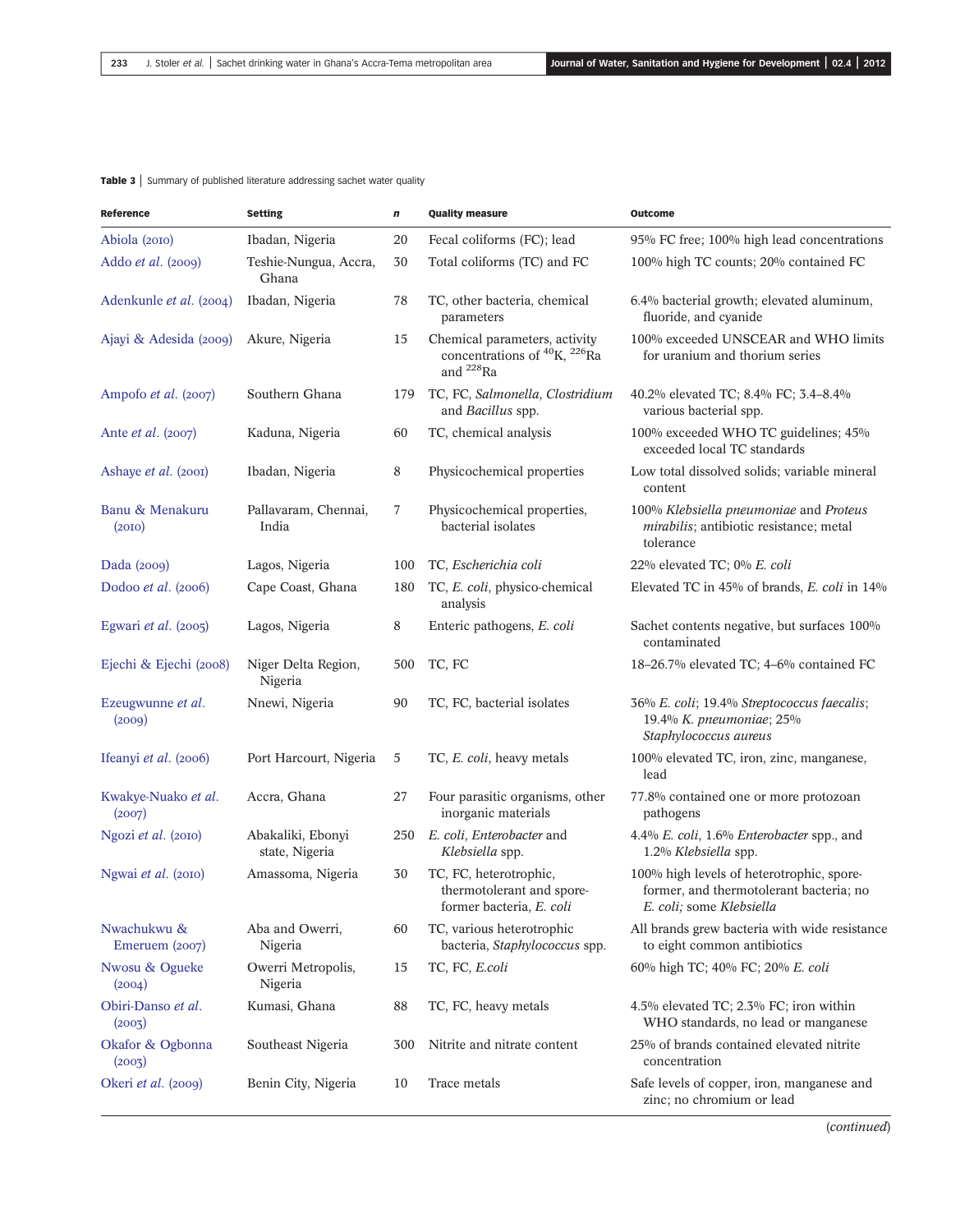Table 3 | continued

| Reference                    | <b>Setting</b>                | n   | <b>Quality measure</b>                             | <b>Outcome</b>                                                                                                                              |
|------------------------------|-------------------------------|-----|----------------------------------------------------|---------------------------------------------------------------------------------------------------------------------------------------------|
| Okioga $(2007)$              | Tamale, Ghana                 | 15  | TC, FC                                             | 47% elevated TC; $6.7\%$ FC                                                                                                                 |
| Okpako et al. (2009)         | Calabar, Nigeria              | 4   | Four fungi spp.                                    | 75% contained at least two fungi spp.                                                                                                       |
| Oladipo <i>et al.</i> (2009) | Ogbomoso, Nigeria             | n/a | Fourteen bacteria isolates                         | All sachets tested contained bacteria,<br>including <i>Bacillus</i> and <i>Pseudomonas</i> spp.,<br>Enterobacter aerogenes and P. mirabilis |
| Olaove & Onilude<br>(2009)   | Western Nigeria               | 92  | TC, FC, 11 bacterial isolates                      | 100% elevated TC; 2.2% FC; 3.3–18.5% other<br>isolates; no lead or manganese                                                                |
| Olowe <i>et al.</i> $(2005)$ | Osogbo Metropolis,<br>Nigeria | 3   | TC, FC, bacterial isolates,<br>chemical parameters | All elevated bacterial levels                                                                                                               |
| Onifade & Ilori (2008)       | Ondo State, Nigeria           | 30  | TC, FC, E. coli, other bacterial<br>isolates       | 60% exceeded WHO TC standard; 6.7%<br>E. coli, 7 other pathogens detected                                                                   |
| Orisakwe et al. (2006)       | Eastern Nigeria               | 41  | Heavy metals and chemical<br>parameters            | Excess lead (12.2%), cadmium (19.5%),<br>copper $(5\%)$                                                                                     |
| Oyedeji et al. (2010)        | Ile-Ife, Southwest<br>Nigeria | 60  | TC, FC, E. coli                                    | 100% elevated TC; 20% E. coli                                                                                                               |

It is noteworthy that not every study has found sachet water quality to be troublesome (Egwari et al. 2005; Olowe  $et al. 2005$ , though there is an obvious bias toward reporting of positive test results for pathogens or contaminants. The wide variety of impurities, despite the anecdotal nature of some inquiries, may just be the tip of the proverbial iceberg as sachet consumption increases across West Africa. Ironically, while water quality continues to be the primary topic of interest, sachets have the potential to be a transformative public health intervention – albeit as an unintended consequence – for low income households by eliminating the need for unsafe water storage vessels. The deterioration of water quality during transport and storage is established in public health literature (Clasen & Cairncross 2004; Wright et al.  $2004$ ; Gundry et al.  $2006$ ), and as noted earlier, the potential for high-quality sachet water to improve health outcomes by eliminating these contamination pathways has been suggested empirically. At the same time, there remain many regulatory challenges to ensuring high sachet quality; these are discussed later in this paper.

Additionally, while research continues into the health effects of phthalates and other chemicals thought to leach from plastic bottles in the US and elsewhere (see, for example, Sax 2010), no related studies of such effects in sachet water were identified in the literature review shown in Table 3. Sachet bags frequently experience direct sun exposure both during distribution on pickup truck flatbeds, and while for sale in open markets or on the heads of street vendors; higher temperatures are a risk factor for not only increased microbial growth, but the release of contaminants from some plastics. The potential health effects attributable to plastic packaging remains unknown, and may be particularly important for sub-standard plastics used in gray-market sachet production.

#### REGULATION

Content for this section is drawn from personal interviews with a senior executive at the Ghana Standards Board (GSB) on 8 June 2010, and with a senior executive at the Food and Drugs Board (FDB) on 10 June 2010. Both requested anonymity.

Regulation of sachet water in Ghana primarily rests with the country's FDB and the GSB. The FDB operates from a public health perspective, and has several primary concerns related to sachet water: quality of the plastic packaging, quality of the ink printed on the sachet (consumers commonly tear the packaging with their teeth before consumption), and of course the water quality itself. The GSB focuses on standards development for trade, and its attention to sachet water primarily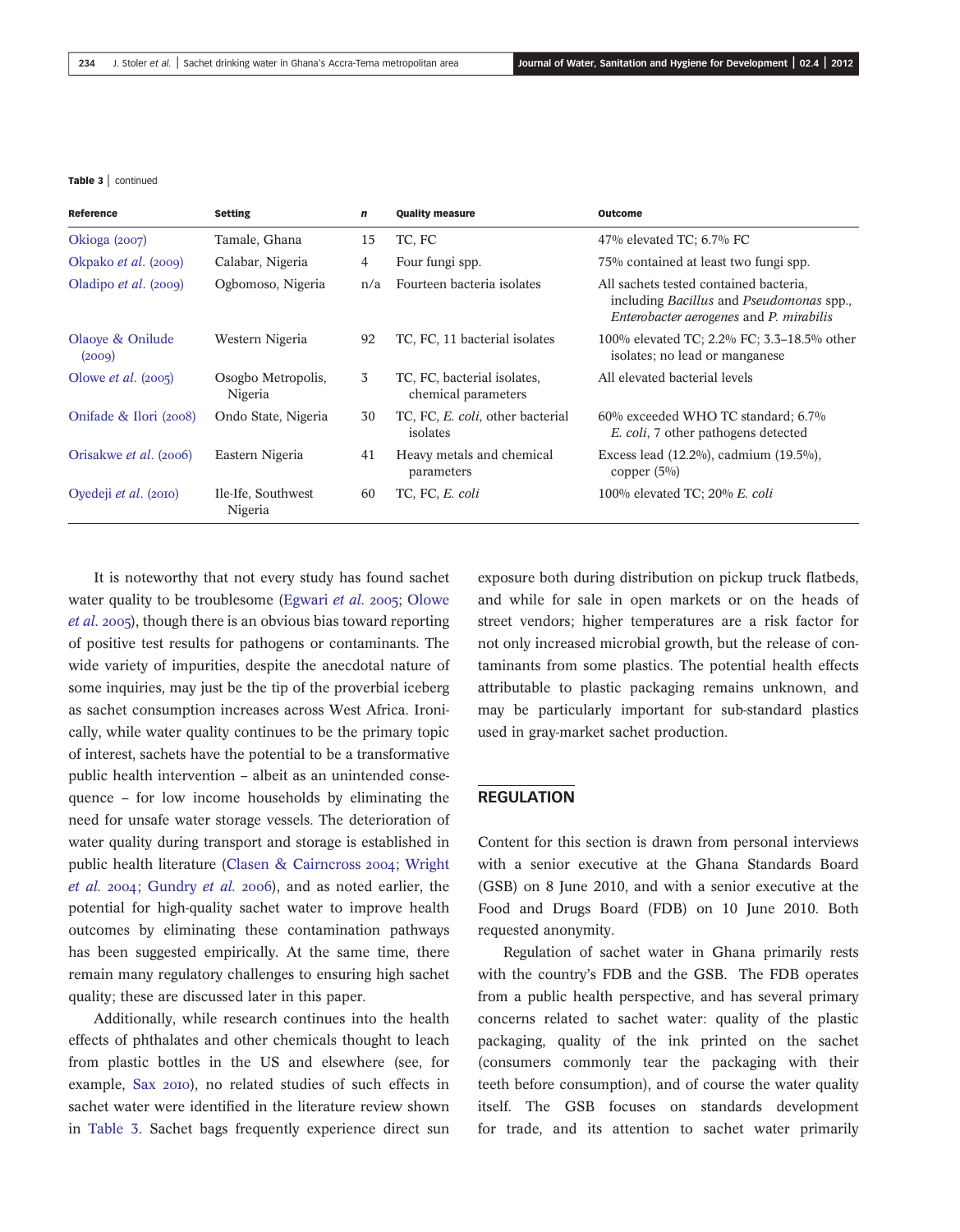concerns the enforcement of use of the GSB certification seal, the most recognizable mark of quality assurance in Ghana, on registered products.

While FDB registration is officially mandatory for any product brought to market in Ghana, the rapid growth and unknown scope of both formal and informal sachet water production, combined with a lack of resources for adequate enforcement of these regulations in Ghana, render FDB registration somewhat voluntary. Sachets also fall into a class of goods for which GSB certification (to use their quality seal on packaging) is explicitly voluntary. If a product has health and safety implications, the FDB may impose mandatory GSB certification, but since most sachet water is produced by GWCL and already meets international (and therefore GSB) standards, mandatory certification is not currently viewed as necessary. If significant volumes of sachets were being filled at questionable sources such as untested rivers or boreholes, the FDB would consider further regulation. The ongoing regulatory challenges faced by both agencies are largely a product of the nature of the sachet sector rather than bureaucracy.

The FDB conducts post-market surveillance including unannounced premises inspections (usually at least once each year) and product quality audits. Registration can be revoked at any time for non-compliance, and ongoing surveillance is critical as producers are known to submit inauthentic water samples during the application process. To bolster quality assurance efforts, Ghana National Service Officers assigned to the FDB are sometimes used for product surveillance, including recording brands and manufacturing addresses to crosscheck registration of sachets already on the market. When dealing with violators, the priority is advocating for registration, but repeat offenders can be shut down, especially those found to be endangering public health by selling poor quality water.

In order to expand industry knowledge of the registration process, the FDB organizes training sessions for sachet producers, but efforts to organize through trade organizations have been more successful. Unregistered wholesalers with no fixed business location are more difficult for the FDB to track. These businesses are mostly cottage industries, and if they are filling sachets with a registered producer then the offense is considered minor

(the FDB perceives low public health risk). The FDB has an initiative underway to implement print registration numbers on the sachet packages (along with the GSB seal) so that registration can be tracked more efficiently.

In addition to standards development and metrology, the GSB also participates in certification, testing, and inspection of commercial activities. GSB certification is mandatory to use the GSB certification seal on product packaging. Producers must provide an end-to-end production scheme showing controls in the production process. The GSB conducts an initial facilities inspection, followed by laboratory testing to confirm initial product quality, and then there are occasional audits where records are requested to show ongoing quality assurance (filters being changed, cleaning schedules, etc.).

Many sachet packages contain fake or absent vendor addresses and standards seals, a pattern previously documented in Nigeria (Gyang et al. 2004; Nwosu & Ogueke ; Olaoye & Onilude ). In early 2010, GSB initiated a joint task force with the Accra Metropolitan Assembly to investigate unregistered packaged water producers. This intensified surveillance is specifically aimed at curbing standards abuse by producers of sachet and bottled water that is more pronounced than in other industries. Once caught, more than half of illicit producers remedy the delinquent certification. Many plead ignorance of GSB regulations, an excuse which may or may not be legitimate.

The larger problem is the wholesalers who own no business assets; the water providers filling their sachets may or may not be certified, and if they are, wholesalers often bypass certification and use the same seals on their packaging. The GSB conducts public education campaigns, ranging from seminars and workshops to commercials and talk show appearances, to educate consumers about the GSB mark and reinforce its value. The GSB does not require prosecution of violators; warnings are given and every effort is made to gain compliance and continue commerce. Standards enforcement used to be mandatory, which encouraged more counterfeiting of the GSB mark.

Although registration is compulsory by law and the FDB has enforcement authority, it is still regulated loosely and tends to still be a voluntary act on the part of the sachet producer. Both the FDB and GSB acknowledge that a major challenge to registration compliance is public knowledge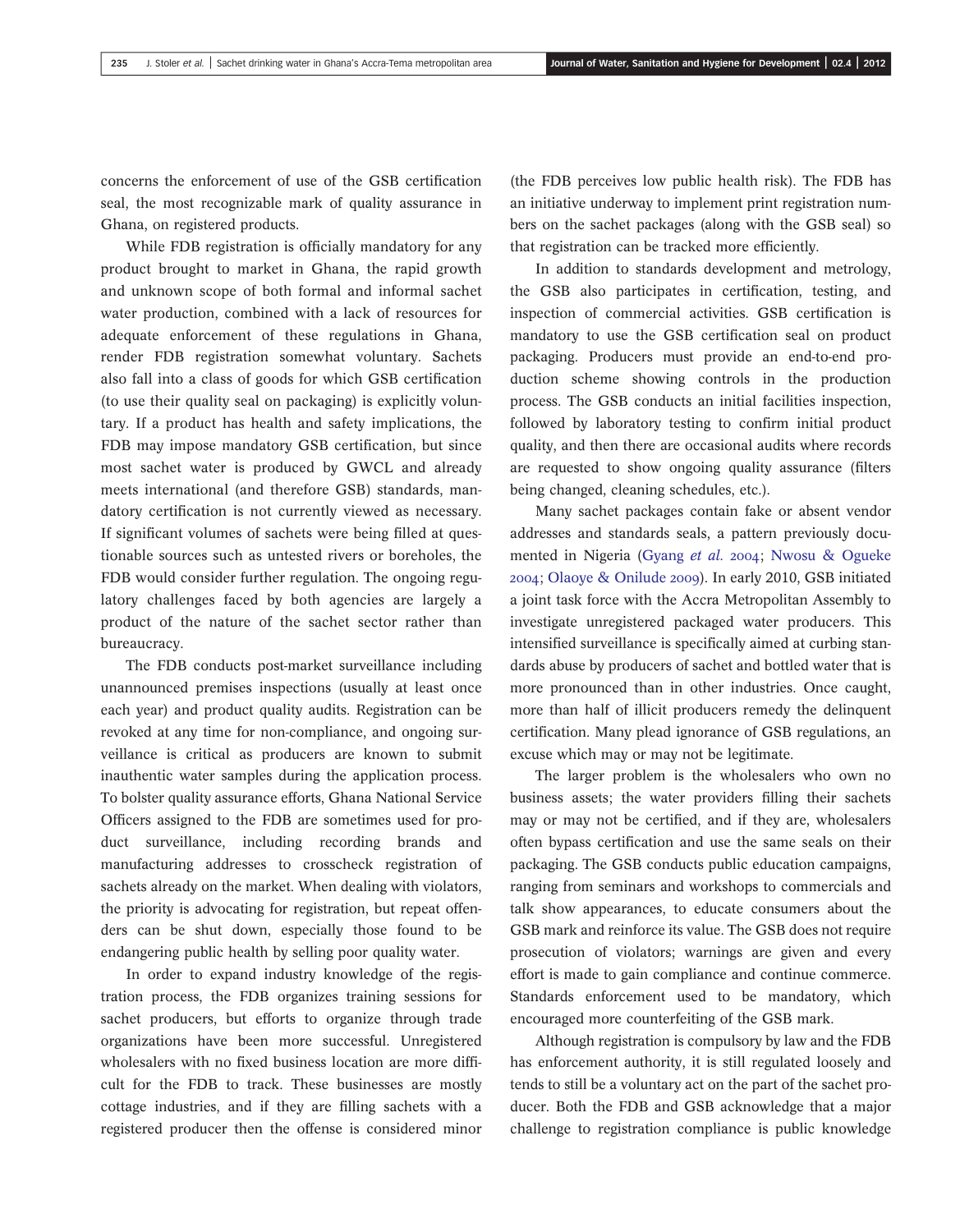of the various processes. Because registration entails many hurdles, entrepreneurs familiar with the various procedures often generate additional income as unofficial 'consultants' to new sachet industry entrants. This knowledge gap serves as an excuse for both lax compliance by producers and lax enforcement by regulators, and efforts to maximize compliance are stalled as the sachet industry continues to add new producers. With registration revenues still climbing, no official estimate of the size of the sachet industry, and no major sachet-related public health scandals, there is less perceived urgency to aggressively pursue noncompliance.

#### ENVIRONMENTAL IMPACT

The most volatile issue concerning sachets in ATMA – and most other sachet-consuming regions – is the accumulation of plastic waste. An estimated 270 tons of plastic waste is generated every day in Ghana, with 85% coming from non-biodegradable plastic bags containing drinking water and ice cream (IRIN  $2004$ ). The plastic waste is ubiquitous in busy areas of Accra and Tema, and inadequate solid waste collection and removal services means that these sleeves typically end up thrown in gutters, sewers, and drains. The accumulation of plastic clogs water drainage pathways and exacerbates flood conditions in low-lying neighborhoods. For many low-income neighborhoods, flooded drains ultimately lead to increased risk of exposure to untreated sewage, animal waste, and runoff from urban agriculture.

GWCL advocates instituting a deposit on sachet wrappers to create value for the plastic, which could then be recycled. Likewise, corporate stakeholders advocate recycling programs for the creation of jobs, though recycling programs have not been profitable in Ghana due to low cost of plastics material, and by 2005 only an estimated  $2\%$  of plastic was being recycled (IRIN 2004). A Recycling Task Force was formed in 2004 to improve the nation's plastic recycling capacity and explore new uses of recycled plastic in industrial manufacturing, but little progress has been made. The Trashy Bags Company, a non-profit recycler of plastic wrappers in Dzorwulu, Accra, has raised public awareness about the plastic waste issue by recycling used sachet wrappers into consumer goods such as shopping bags, fashion accessories, and even clothing. While Trashy Bags has created many local jobs and served as a voice for environmental sanitation, it barely dents the volume of plastic waste generated in Accra. Blowplast Industries Limited, formed in 2006, has recently begun paying cash for plastic wrappers in Accra at a rate of Gp 10 per kilogram of waste delivered to their plant. Blowplast sells recycled products below market rates, but has not yet published aggregate statistics on the amount of waste processed. The company contributes substantially to educating the public on recycling and is setting an important precedent.

Several sachet taxes have been proposed by Ghana's Parliament – though none have been implemented – to pay for environmental cleanup efforts. Efforts to divert new taxes from sachets to imported plastics were scrapped after significant lobbying by other industrial plastics consumers whose operations are not related to sachets, but would have been adversely impacted. The best hope for reducing waste may rest with the effort to produce a biodegradable sachet package. Wells Plastics Limited (Staffordshire, UK) has developed a photoinitiated oxo-biodegradable plastic additive that causes polyethylene to break down in three to four months – a period longer than most bags of sachets remain in stock in the dry season – and has been in advanced test stages since 2010. (Product testing documentation was provided in June 2010 by the Accra Plastic Waste Management Project.) This is just one of several prototypes that are expected to be brought to market in 2012.

## **CONCLUSION**

While Accra's population continues to grow at about 3% per year, both its growth rate and share of Ghana's total urban population are declining (United Nations 2010). Future ATMA population growth of over 1 million residents (by 2025) is expected to be focused in peri-urban communities just beyond contemporary metropolitan boundaries. The evolving drinking water landscape yields some important implications for water provision in these areas to avoid fostering the growth of new and existing slums. Peri-urban communities in Greater Accra are generally served by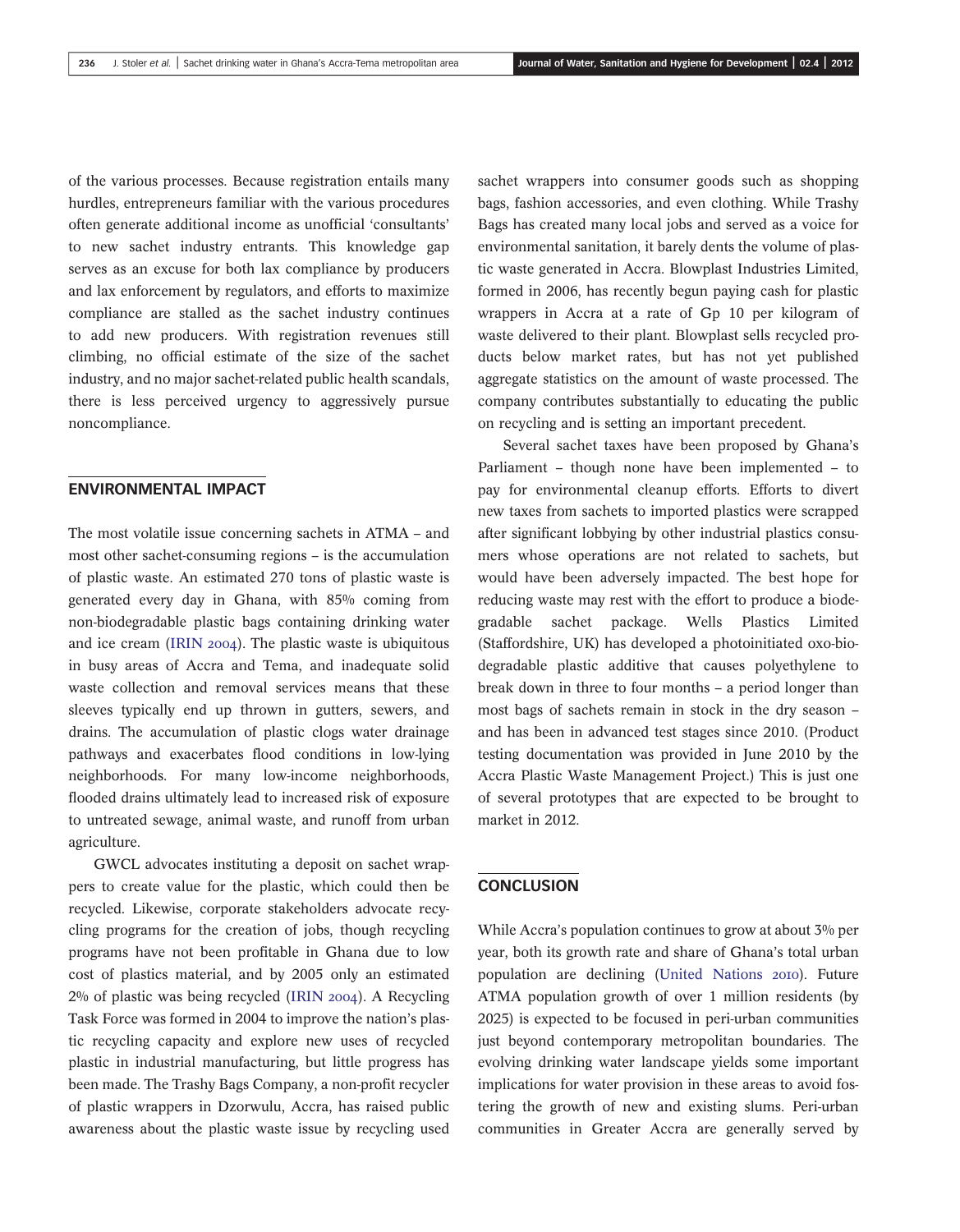boreholes and tanker trucks, but these services are unlikely to sustain the water demand associated with current population growth projections. While rural drinking water provision is often driven by place-specific factors such as unwieldy travel distances to fresh water, existence of nonpotable well water, or the avoidance of guinea worm, urban drinking water consumption in Ghana is increasingly being shaped by privatization of drinking water in lieu of adequate municipal water provision.

Sachet water has risen from obscurity to become one of the most important drinking water sources in Accra in just a few years, and the dominant drinking water source in many low-income neighborhoods. Failures in governance attributed to the Accra Metropolitan Assembly have forestalled serious policy discussion on the future of sachets, and most sachet industry participants, regulators, and consumers alike now believe sachets are here to stay in Ghana. The plastic waste menace, dubious sachet quality control, and social justice concerns over water as a human right spur talks of a ban on the plastic sleeves – or on plastic bags altogether – which has precedent in sub-Saharan Africa (Simpson  $2007$ ). At the same time the urban poor may reap an unintended health advantage as sachets replace the consumption stored water that is often cross-contaminated in the home (Stoler et al. 2012), while in Ghana's rural north, the Upper West Regional Iodated Salt Committee recently appealed to sachet producers to add iodine to sachet water to combat low iodated salt consumption. As the future of sachet water continues to be tugged in multiple directions, the appeal of sachet water continues to spread throughout West Africa.

Urban populations in sub-Saharan Africa continue to grow, but are projected to be less centralized in megacities over the next several decades (United Nations 2010). Urban drinking water infrastructure is already insufficient in most West African cities, a pattern that has been documented in East Africa for decades (Thompson et al. 2000). If full municipal coverage becomes unrealistic in newer satellite cities, decentralized drinking water solutions traditionally targeted at rural communities may become an urban necessity. Development agencies stand to benefit by addressing the sachet phenomenon in the effort to meet Millennium Development Goals for urban water and sanitation sustainability in the region.

#### ACKNOWLEDGEMENTS

This research was funded in part by grant number R01 HD054906 from the Eunice Kennedy Shriver National Institute of Child Health and Human Development ('Health, Poverty, and Place in Accra, Ghana,' John R. Weeks, Project Director/Principal Investigator). The content is solely the responsibility of the authors and does not necessarily represent the official views of the National Institute of Child Health and Human Development or the National Institutes of Health. Additional funding was provided by Hewlett/PRB ('Reproductive and Overall Health Outcomes and Their Economic Consequences for Households in Accra, Ghana,' Allan G. Hill, Project Director/Principal Investigator). We acknowledge generous support received during all phases of this study from the Institute for Statistical, Social and Economic Research, University of Ghana. Richard Appiah Otoo and David Nunoo at Head Office Operations, Ghana Water Company Ltd., provided important assistance with GIS data. We are grateful to many government officials, non-government organizations, and sachet industry participants (both large and small) for the perspectives shared in this work. The authors thank two anonymous reviewers for comments that helped improve this paper.

## **REFERENCES**

- Abiola, O. P. 2010 Lead and coliform contaminants in potable groundwater sources in Ibadan, South-West Nigeria. Journal of Environmental Chemistry and Ecotoxicology 2, 79–83.
- Addo, K. K., Mensah, G. I., Bekoe, M., Bonsu, C. & Akyeh, M. L. Bacteriological quality of sachet water produced and sold in Teshie-Nungua suburbs of Accra, Ghana. African Journal of Food Agriculture Nutrition and Development 9, 1019–1030.
- Adenkunle, L. V., Sridhar, M. K. C., Ajayi, A. A., Oluwade, P. A. & Olawuyi, J. F. 2004 An assessment of the health and social economic implications of sachet water in Ibadan Nigeria: a public health challenge. African Journal of Biomedical Research 7, 5–8.
- Ajayi, O. S. & Adesida, G. 2009 Radioactivity in some sachet drinking water samples produced in Nigeria. Iranian Journal of Radiation Research 7, 151–158.
- Ampofo, J. A., Andoh, A., Tetteh, W. & Bello, M. Microbiological quality and health risks of packaged water produced in Southern Ghana. Journal of Applied Science and Technology (JAST) 12, 88–97.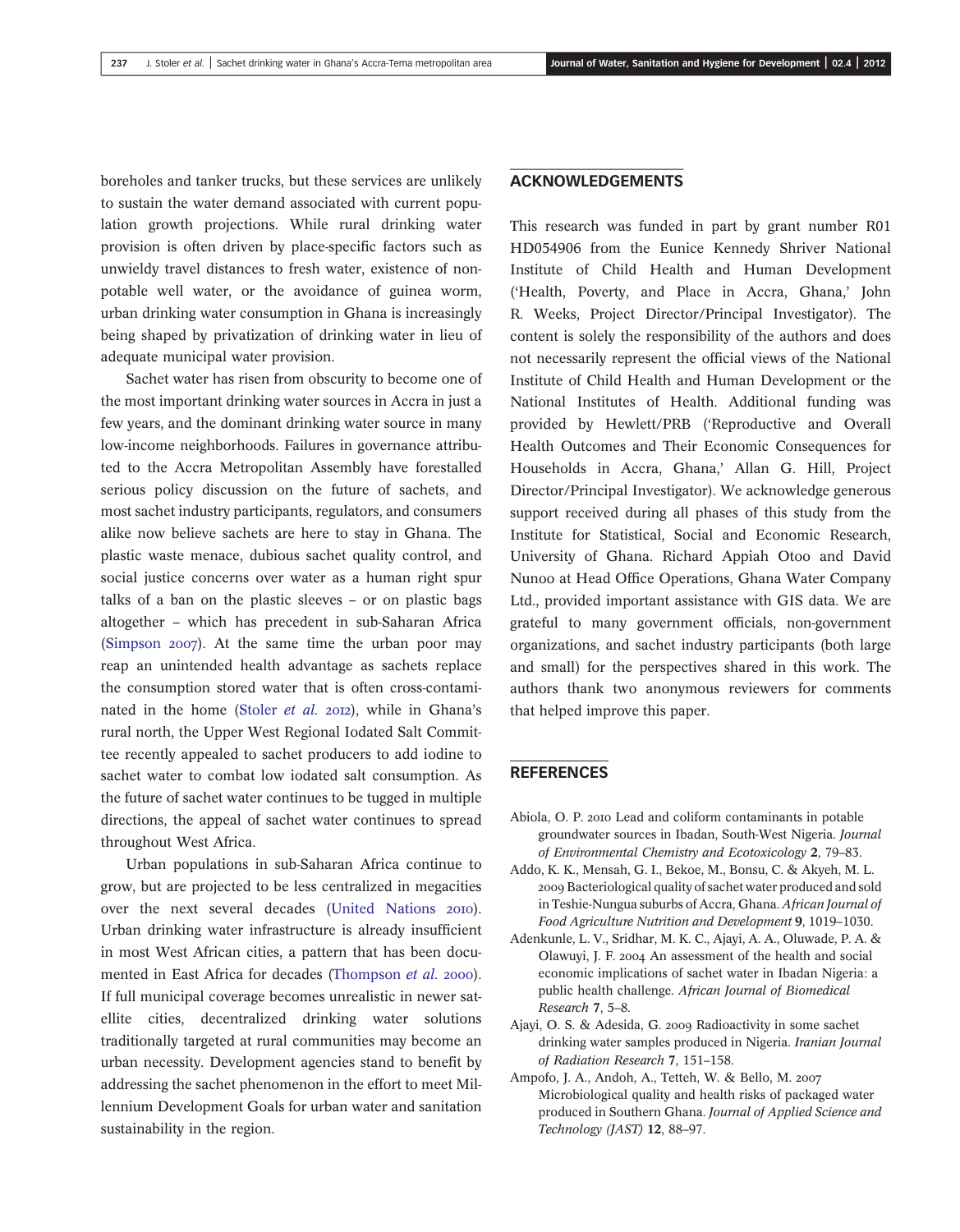- Ante, V. O., Shehu, A. U. & Musa, K. Y. 2007 Microbial and chemical portability of packaged drinking water sold in Kaduna, Nigeria. European Journal of Scientific Research 18, 201–209.
- Ashaye, O. A., Couple, A. A., Afolabi, O. O. & Fasoyiro, S. B. Physicochemical properties of pure water samples in South Western Nigeria. Journal of Food Technology in Africa 4, 119–120.
- Banu, N. & Menakuru, H. 2010 [Enumeration of microbial](http://dx.doi.org/10.4236/health.2010.26086) [contaminants in sachet water: a public health challenge](http://dx.doi.org/10.4236/health.2010.26086). Health 2, 582–588.
- Bloom, D. E., Canning, D. & Fink, G. 2008 [Urbanization and the](http://dx.doi.org/10.1126/science.1153057) [wealth of nations](http://dx.doi.org/10.1126/science.1153057). Science 319, 772–775.
- Briscoe, J. 1993 [When the cup is half full: improving water and](http://dx.doi.org/10.1080/00139157.1993.9929091) [sanitation services in the developing world](http://dx.doi.org/10.1080/00139157.1993.9929091). *Environment* 35, 6–37.
- Cairncross, S. & Kinnear, J. [Water vending in urban Sudan.](http://dx.doi.org/10.1080/07900629108722522) International Journal of Water Resources Development 7, 267–273.
- Chaidez, C., Rusin, P., Naranjo, J. & Gerba, C. P. [Microbiological quality of water vending machines](http://dx.doi.org/10.1080/09603129973164). International Journal of Environmental Health Research 9, 197–206.
- Clasen, T. F. & Cairncross, S. 2004 [Editorial: Household water](http://dx.doi.org/10.1046/j.1365-3156.2003.01191.x) management: refi[ning the dominant paradigm](http://dx.doi.org/10.1046/j.1365-3156.2003.01191.x). Tropical Medicine & International Health 9, 187–191.
- Collignon, B. & Vézina, M. 2000 Independent Water and Sanitation Providers in African Cities. Full Report of a Ten-Country Study. Water and Sanitation Program, Washington, DC.
- Dada, A. C. 2009 Sachet water phenomenon in Nigeria: assessment of the potential health impacts. African Journal of Microbiology Research 3, 15–21.
- Dodoo, D. K., Quagraine, E. K., Okai-Sam, F., Kambo, D. J. & Headley, J. V. 2006 Quality of 'Sachet' [waters in the Cape](http://dx.doi.org/10.1080/10934520500423238) [Coast municipality of Ghana.](http://dx.doi.org/10.1080/10934520500423238) Journal of Environmental Science and Health Part a-Toxic/Hazardous Substances & Environmental Engineering 41, 329–342.
- Egwari, L. O., Iwuanyanwu, S., Ojelabi, C. I., Uzochukwu, O. & Effiok, W. W. 2005 [Bacteriology of sachet water sold in](http://dx.doi.org/10.4314/eamj.v82i5.9312) [Lagos, Nigeria](http://dx.doi.org/10.4314/eamj.v82i5.9312). East African Medical Journal 82, 235–240.
- Ehlers, M. M., van Zyl, W. B., Pavlov, D. N. & Müller, E. E. 2004 Random survey of the microbial quality of bottled water in South Africa. WaterSA 30, 203–210.
- Ejechi, E. O. & Ejechi, B. O. 2008 [Safe drinking water and](http://dx.doi.org/10.1007/s11205-007-9086-6) [satisfaction with environmental quality of life in some oil and](http://dx.doi.org/10.1007/s11205-007-9086-6) [gas industry impacted cities of Nigeria.](http://dx.doi.org/10.1007/s11205-007-9086-6) Social Indicators Research 85, 211–222.
- Ezeugwunne, I. P., Agbakoba, N. R., Nnamah, N. K. & Anahalu, I. C. 2009 The prevalence of bacteria in packaged sachets water sold in Nnewi, South East, Nigeria. World Journal of Dairy and Food Sciences 4, 19–21.
- Gaisie, S. K. & Gyau-Boakye, P. G. 2007 Population growth, water/sanitation and health. In: Population, Health and Development in Ghana: Attaining the Millennium

Development Goals (C. J. Mba & S. O. Kwankye, eds.). Sub-Saharan Publishers, Accra, pp. 91–134.

- Ghana Statistical Service. 2006 Ghana Multiple Indicator Cluster Survey. Ghana Statistical Service, Accra.
- Gundry, S., Wright, J. & Conroy, R. 2004 A systematic review of the health outcomes related to household water quality in developing countries. Journal of Water and Health 2, 1–13.
- Gundry, S., Wright, J., Conroy, R., Du Preez, M., Genthe, B., Moyo, S., Mutisi, C., Ndamba, J. & Potgieter, N. Contamination of drinking water between source and pointof-use in rural households of South Africa and Zimbabwe: implications for monitoring the Millennium Development Goal for water. Water Practice and Technology 1. [Online].
- Gyang, M. F., Adam, A., Chukwu, G. A., Dhlakama, G. H., Adeleke, O. A. & Danfillo, I. S. 2004 Compliance with labeling regulations for packaged drinking water in Jos. 3rd Annual Scientific Congress of the International Association for Dental Research (Nigerian Section) 31 August - 3 September, Jos, Plateau State, Nigeria.
- Hammond, A. L. & Prahalad, C. K. 2004 [Selling to the poor](http://dx.doi.org/10.2307/4147574). Foreign Policy 142, 30–37.
- Hunter, P. R. & Barrell, R. A. 1999 Microbiological quality of drinking water from office water dispensers. Communicable Disease and Public Health/PHLS 2, 67–68.
- Ifeanyi, V. O., Obiekezie, S. O., Udebuani, A. C. & Abara, P. N. 2006 [Quality evaluation of sachet water sold in Port](http://dx.doi.org/10.4314/ijonas.v2i4.36114) [Harcourt, Nigeria.](http://dx.doi.org/10.4314/ijonas.v2i4.36114) International Journal of Natural and Applied Sciences 2, 332–335.
- IRIN 2004 Ghana Government Declares Recycling War on Plastic Waste. UN Office for the Coordination of Humanitarian Affairs, Nairobi.
- Kassenga, G. R. 2007 [The health-related microbiological quality of](http://dx.doi.org/10.2166/wh.2006.052) [bottled drinking water sold in Dar es Salaam, Tanzania.](http://dx.doi.org/10.2166/wh.2006.052) Journal of Water and Health 5, 179–185.
- Katko, T. S. 1991 Reselling and vending water. Journal American Water Works Association 83, 63–69.
- Kjellén, M. & McGranahan, G. 2006 Informal water vendors and the urban poor. Human Settlements Discussion Paper Series (pp. 26). International Institute for Environment and Development, London, UK.
- Kwakye-Nuako, G., Borketey, P., Mensah-Attipoe, I., Asmah, R. & Ayeh-Kumi, P. 2007 Sachet drinking water in Accra: the potential threats of transmission of enteric pathogenic protozoan organisms. Ghana Medical Journal 41, 62–67.
- Lewis, M. R. & Miller, T. D. 1987 [Public-private partnership in](http://dx.doi.org/10.1093/heapol/2.1.70) [water supply and sanitation in sub-Saharan Africa.](http://dx.doi.org/10.1093/heapol/2.1.70) Health Policy and Planning 2, 70–79.
- Lievers, C. & Barendregt, A. 2009 Implementation of Intervention Techniques to Decrease Commercial Losses for Ghana. Technical Report. Aqua Vitens Rand Ltd, Accra, Ghana. Macro International Inc. 2011 MEASURE DHS STATcompiler.
- McSwane, D. Z., Oleckno, W. A. & Eils, L. M. 1994 Drinking
	- water quality concerns and water vending machines. Journal of Environmental Health 56, 7–12.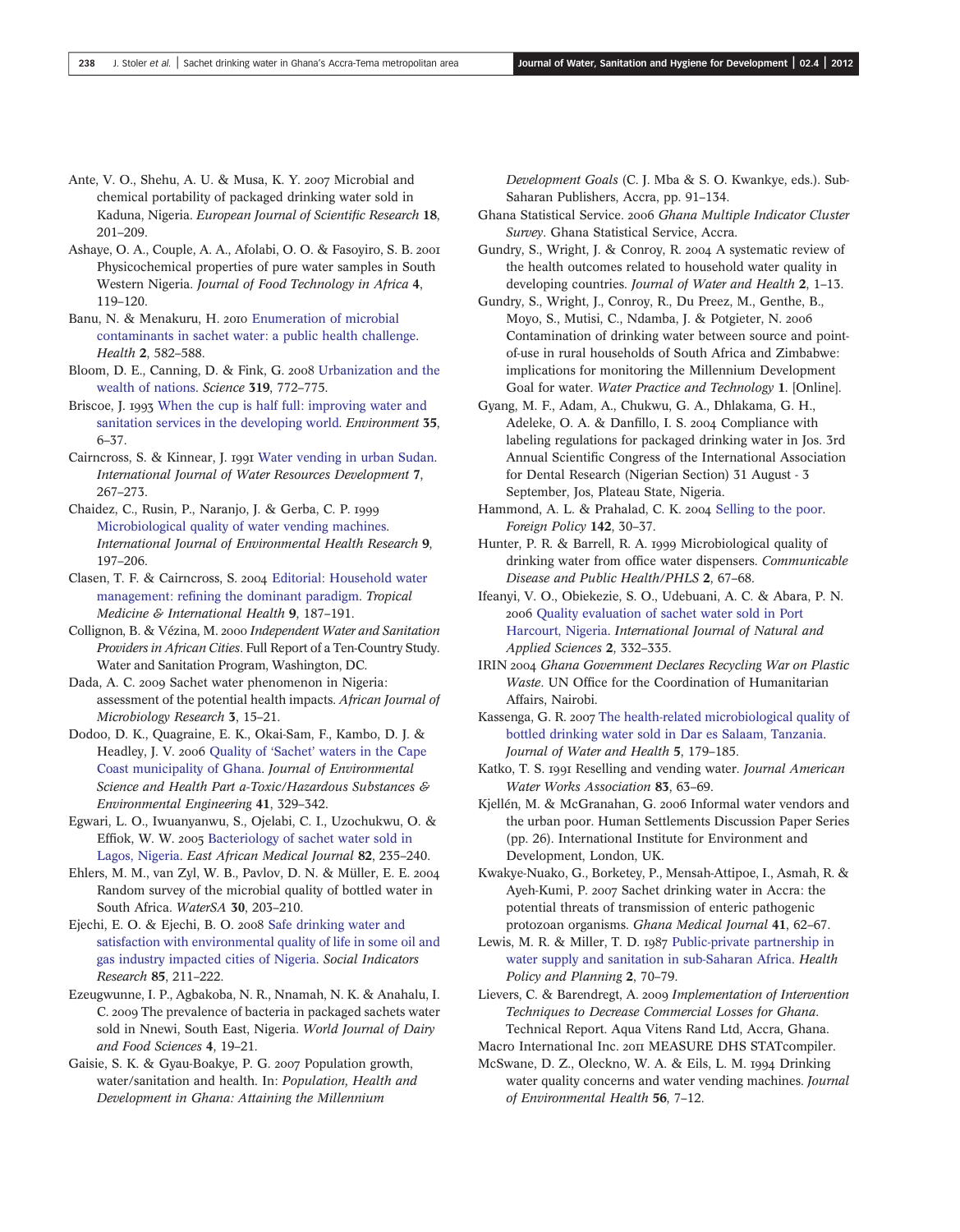- Ngozi, A. F., Romanus, I. I., Azubuike, A. C., Eze, A. T., Egwu, O. A. & Collins, O. N. 2010 Presence of coliform producing extended spectrum beta lactamase in sachet-water manufactured and sold in Abakaliki, Ebonyi state, Nigeria. International Research Journal of Microbiology 1, 32–36.
- Ngwai, Y. B., Sounyo, A. A., Fiabema, S. M., Agadah, G. A. & Ibeakuzie, T. O. 2010 [Bacteriological safety of plastic-bagged](http://dx.doi.org/10.1016/S1995-7645(10)60134-4) [sachet drinking water sold in Amassoma, Nigeria](http://dx.doi.org/10.1016/S1995-7645(10)60134-4). Asian Pacific Journal of Tropical Medicine 3, 555–559.
- Nwachukwu, E. & Emeruem, C. M. 2007 [Presence of antibiotic](http://dx.doi.org/10.3923/jm.2007.782.786) [resistant bacteria in sachet water produced and sold in Eastern](http://dx.doi.org/10.3923/jm.2007.782.786) [Nigeria.](http://dx.doi.org/10.3923/jm.2007.782.786) Research Journal of Microbiology 2, 782–786.
- Nwosu, J. N. & Ogueke, C. C. Evaluation of sachet water samples in Owerri Metropolis. Nigerian Food Journal 22, 164–170.
- Obiri-Danso, K., Okore-Hanson, A. & Jones, K. 2003 [The](http://dx.doi.org/10.1046/j.1472-765X.2003.01403.x) [microbiological quality of drinking water sold on the streets](http://dx.doi.org/10.1046/j.1472-765X.2003.01403.x) [in Kumasi, Ghana](http://dx.doi.org/10.1046/j.1472-765X.2003.01403.x). Letters in Applied Microbiology 37, 334–339.
- Ogan, M. T. 1992 [Microbiological quality of bottled water sold in](http://dx.doi.org/10.1111/j.1365-2672.1992.tb01706.x) [retail outlets in Nigeria](http://dx.doi.org/10.1111/j.1365-2672.1992.tb01706.x). Journal of Applied Bacteriology 73, 175–181.
- Okafor, P. N. & Ogbonna, U. I. 2003 [Nitrate and nitrite](http://dx.doi.org/10.1016/S0889-1575(02)00167-9) [contamination of water sources and fruit juices marketed in](http://dx.doi.org/10.1016/S0889-1575(02)00167-9) [South-Eastern Nigeria.](http://dx.doi.org/10.1016/S0889-1575(02)00167-9) Journal of Food Composition and Analysis 16, 213–218.
- Okagbue, R. N., Dlamini, N. R., Siwela, M. & Mpofu, F. Microbiological quality of water processed and bottled in Zimbabwe. African Journal of Health Sciences 9, 99–103.
- Okeri, H. A., Mmeremikwu, A. C. & Ifeadi, A. N. Determination of trace metals presence in drinking water and fruit juice in Benin City, Nigeria. Journal of Applied Biosciences 13, 700–702.
- Okioga, T. 2007 Water Quality and Business Aspects of Sachet-Vended Water in Tamale, Ghana. Massachusetts Institute of Technology, Cambridge, MA.
- Okpako, E. C., Osuagwu, A. N., Duke, A. E. & Ntui, V. O. Prevalence and significance of fungi in sachet and borehole drinking water in Calabar, Nigeria. African Journal of Microbiology Research 3, 56–61.
- Oladipo, I. C., Onyenike, I. C. & Adebiyi, A. O. Microbiological analysis of some vended sachet water in Ogbomoso, Nigeria. African Journal of Food Science 3, 406–412.
- Olaoye, O. A. & Onilude, A. A. 2009 [Assessment of](http://dx.doi.org/10.1016/j.puhe.2009.09.015) [microbiological quality of sachet-packaged drinking water in](http://dx.doi.org/10.1016/j.puhe.2009.09.015) [Western Nigeria and its public health signi](http://dx.doi.org/10.1016/j.puhe.2009.09.015)ficance. Public Health 123, 729–734.
- Olayemi, A. B. 1999 [Microbial potability of bottled and packaged](http://dx.doi.org/10.1080/09603129973218) [drinking waters hawked in Ilorin metropolis.](http://dx.doi.org/10.1080/09603129973218) International Journal of Environmental Health Research 9, 245–248.
- Oloke, J. K. 1997 Microbiological analysis of hawked water. African Journal of Science 1, 22–28.
- Olowe, O. A., Ojurongbe, O., Opaleye, O. O., Adedosu, O. T., Olowe, R. A. & Eniola, K. I. T. 2005 [Bacteriological quality of](http://dx.doi.org/10.4314/ajcem.v6i3.7426)

[water samples in Osogbo Metropolis](http://dx.doi.org/10.4314/ajcem.v6i3.7426). African Journal of Clinical and Experimental Microbiology 6, 219–222.

- Onifade, A. K. & Ilori, R. M. 2008 Microbiological analysis of sachet water vended in Ondo State, Nigeria. Environmental Research Journal 2, 107–110.
- Orisakwe, O. E., Igwilo, I. O., Afonne, O. J., Maduabuchi, J. M. U., Obi, E. & Nduka, J. C. 2006 [Heavy metal hazards of sachet](http://dx.doi.org/10.3200/AEOH.61.5.209-213) [water in Nigeria](http://dx.doi.org/10.3200/AEOH.61.5.209-213). Archives of Environmental & Occupational Health 61, 209–213.
- Owusu, E. S. & Lundehn, C. 2006 Consumer Attitude and Trust in Accra Water Supply (Ghana). Chalmers University of Technology, Gothenburg, Sweden.
- Oyedeji, O., Olutiola, P. O. & Moninuola, M. A. Microbiological quality of packaged drinking water brands marketed in Ibadan metropolis and Ile-Ife city in South Western Nigeria. African Journal of Microbiology Research 4, 96–102.
- Rogerson, C. M. 1996 Willingness to pay for water: the international debates. Water SA 22, 373–380.
- Sansom, K. 2004 Serving all Urban Consumers: A Marketing Approach to Water Services in Low- and Middle-Income Countries - Collection of Books 1–6. WEDC: Loughborough University, Loughborough, UK.
- Sax, L. 2010 [Polyethylene terephthalate may yield endocrine](http://dx.doi.org/10.1289/ehp.0901253) [disruptors](http://dx.doi.org/10.1289/ehp.0901253). Environmental Health Perspectives 118, 445–448.
- Schillinger, J. & Du Vall Knorr, S. 2004 Drinking-water quality and issues associated with water vending machines in the city of Los Angeles. Journal of Environmental Health 66, 25–31.
- Simpson, S. 2007 Clogged by Plastic Bags, Africa Begins Banning Them. Christian Science Monitor, Boston, MA.
- Stoler, J., Fink, G., Weeks, J. R., Appiah Otoo, R., Ampofo, J. A. & Hill, A. G. 2012 [When urban taps run dry: sachet water](http://dx.doi.org/10.1016/j.healthplace.2011.09.020) [consumption and health effects in low income](http://dx.doi.org/10.1016/j.healthplace.2011.09.020) [neighborhoods of Accra, Ghana](http://dx.doi.org/10.1016/j.healthplace.2011.09.020). Health & Place 18, 250–262.
- Taylor, P., Boussen, C. R., Awunyo-Akaba, J. & Nelson, J. Ghana Urban Health Assessment, Activity Report 114. USAID Office of Health and Nutrition. USAID, Washington, DC.
- Thompson, J., Porras, I. T., Wood, E., Tumwine, J. K., Mujwahuzi, M. R., Katui-Katua, M. & Johnstone, N. 2000 [Waiting at the](http://dx.doi.org/10.1177/095624780001200204) [tap: changes in urban water use in East Africa over three](http://dx.doi.org/10.1177/095624780001200204) [decades.](http://dx.doi.org/10.1177/095624780001200204) Environment and Urbanization 12, 37–52.
- UN-HABITAT 2006 The State of the World's Cities 2006/7. Earthscan, London, UK.
- United Nations 2008 The Millennium Development Goals Report 2008. United Nations, New York, NY.
- United Nations World Urbanization Prospects: The 2009 Revision. United Nations Population Division, Department of Economic and Social Affairs, New York, NY.
- United Nations Development Programme 2006 Human Development Report 2006: Beyond Scarcity: Power, Poverty and the Global Water Crisis. United Nations, New York, NY.
- Van-Rooijen, D. J., Spalthoff, D. & Raschid-Sally, L. Domestic water supply in Accra: how physical and social